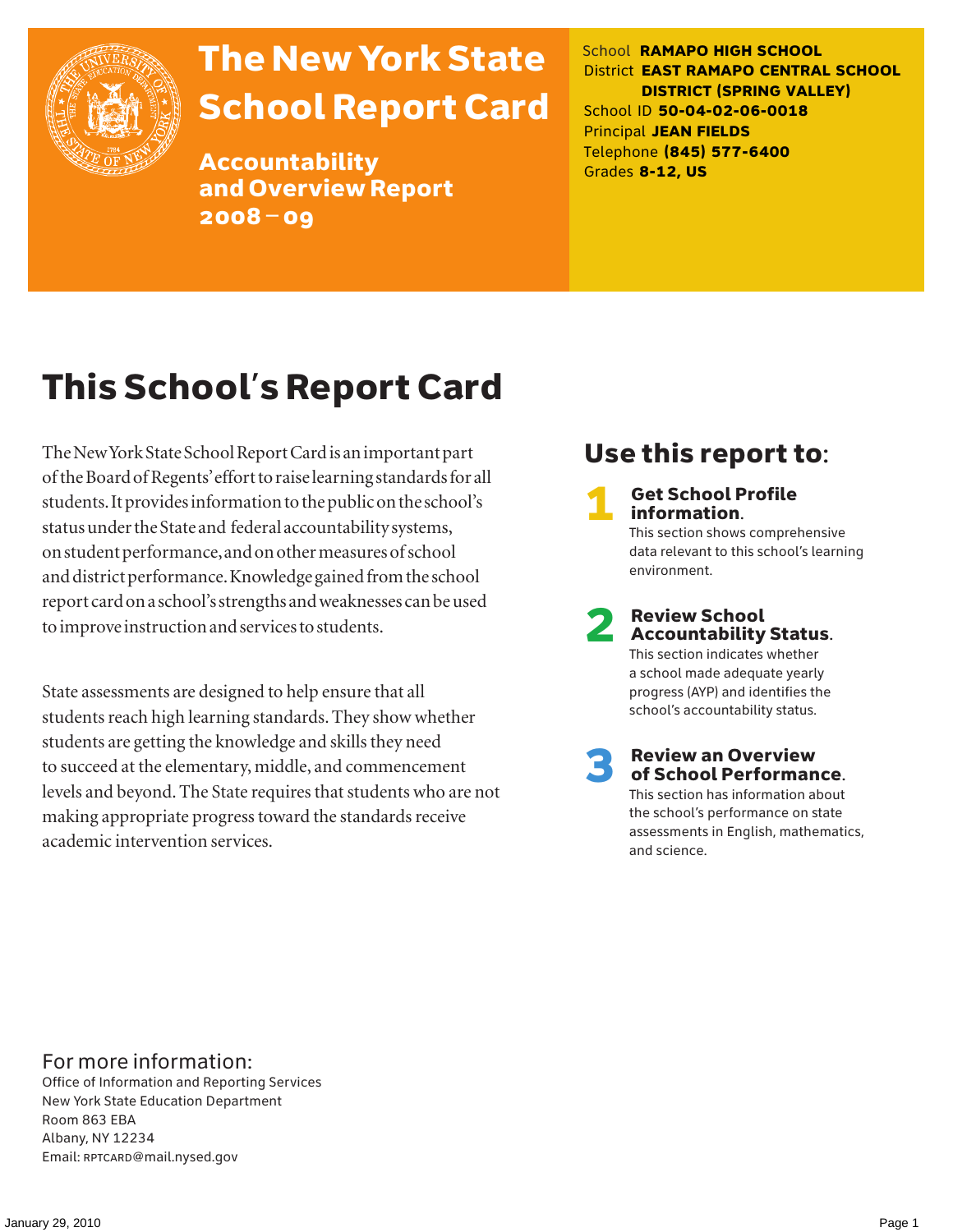School **RAMAPO HIGH SCHOOL**<br>School ID 50-04-02-06-0018<br>**School ID 50-04-02-06-0018** School ID 50-04-02-06-0018

## School Profile

This section shows comprehensive data relevant to this school's learning environment, including information about enrollment, average class size, and teacher qualifications.

## Enrollment

|                            | $2006 - 07$ | $2007 - 08$ | $2008 - 09$ |
|----------------------------|-------------|-------------|-------------|
| Pre-K                      | 0           | 0           | 0           |
| Kindergarten               | 0           | $\mathbf 0$ | 0           |
| Grade 1                    | 0           | 0           | 0           |
| Grade 2                    | 0           | 0           | 0           |
| Grade 3                    | 0           | 0           | 0           |
| Grade 4                    | 0           | 0           | 0           |
| Grade 5                    | 0           | 0           | 0           |
| Grade 6                    | 0           | 0           | 0           |
| <b>Ungraded Elementary</b> | 0           | $\mathbf 0$ | $\Omega$    |
| Grade 7                    | 0           | $\mathbf 0$ | 0           |
| Grade 8                    | 5           | 5           | 25          |
| Grade 9                    | 431         | 392         | 379         |
| Grade 10                   | 447         | 435         | 392         |
| Grade 11                   | 423         | 372         | 354         |
| Grade 12                   | 330         | 350         | 347         |
| <b>Ungraded Secondary</b>  | 14          | 15          | 11          |
| Total K-12                 | 1650        | 1569        | 1508        |

## Enrollment Information

*Enrollment* counts are as of Basic Educational Data System (BEDS) day, which is typically the first Wednesday of October of the school year. Students who attend BOCES programs on a part-time basis are included in a school's enrollment. Students who attend BOCES on a full-time basis or who are placed full time by the district in an out-of-district placement are not included in a school's enrollment. Students classified by schools as "pre-first" are included in first grade counts.

## Average Class Size

|                       | $2006 - 07$ | $2007 - 08$ | 2008-09 |
|-----------------------|-------------|-------------|---------|
| <b>Common Branch</b>  |             |             |         |
| Grade 8               |             |             |         |
| English               |             |             |         |
| <b>Mathematics</b>    |             |             |         |
| Science               |             |             |         |
| <b>Social Studies</b> |             |             |         |
| Grade 10              |             |             |         |
| English               | 19          | 19          | 21      |
| <b>Mathematics</b>    | 22          | 22          | 21      |
| Science               | 21          | 21          | 19      |
| Social Studies        | 21          | 21          | 19      |

## Average Class Size Information

*Average Class Size* is the total registration in specified classes divided by the number of those classes with registration. *Common Branch* refers to self-contained classes in Grades 1–6.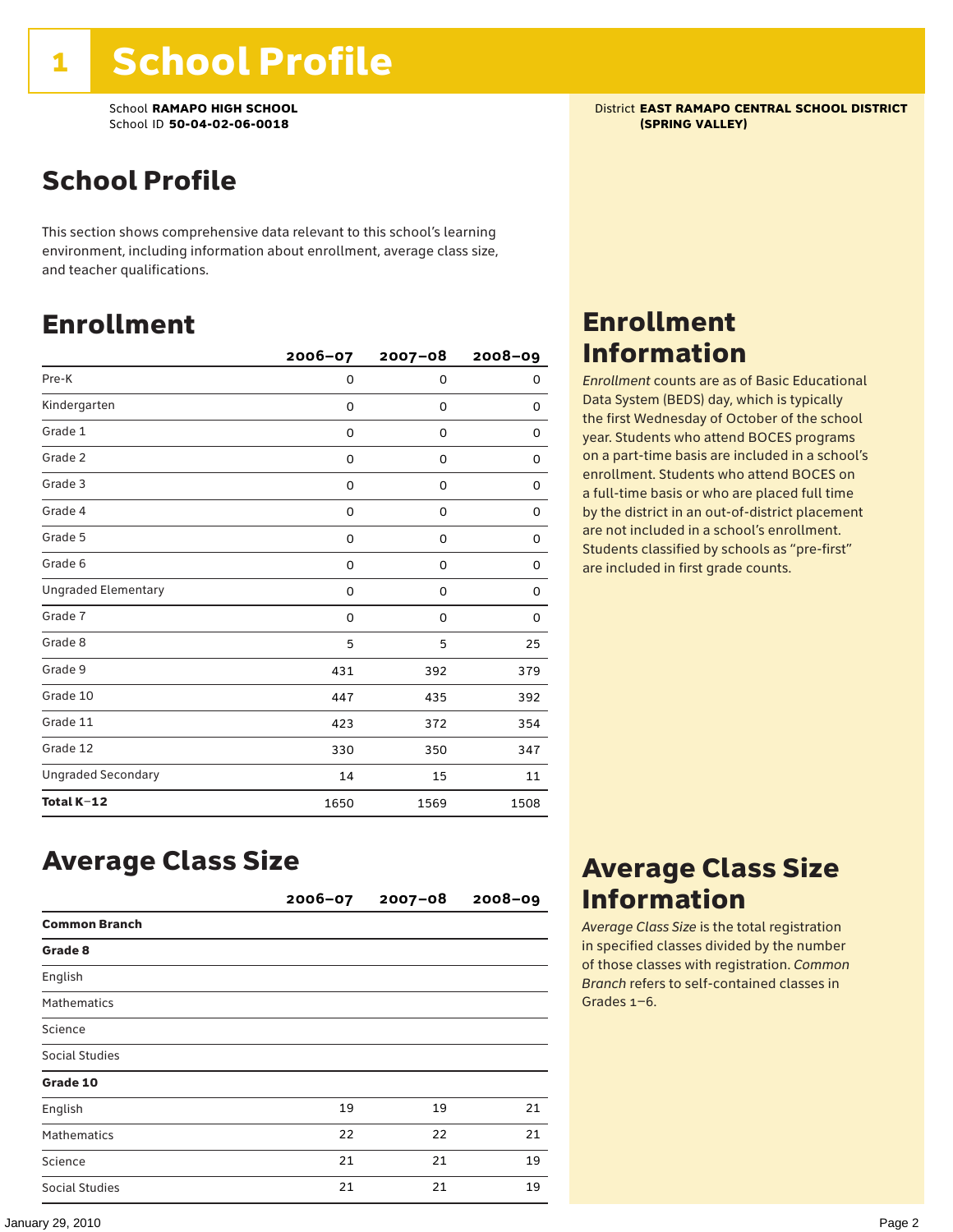## Demographic Factors

|                                                    | 2006-07      |     | 2007-08 |      |     | $2008 - 09$ |
|----------------------------------------------------|--------------|-----|---------|------|-----|-------------|
|                                                    | #            | %   | #       | $\%$ | #   | %           |
| Eligible for Free Lunch                            | 696          | 42% | 642     | 41%  | 658 | 44%         |
| Reduced-Price Lunch                                | 212          | 13% | 229     | 15%  | 211 | 14%         |
| Student Stability*                                 |              | 94% |         | 90%  |     | 99%         |
| Limited English Proficient                         | 208          | 13% | 172     | 11%  | 177 | 12%         |
| <b>Racial/Ethnic Origin</b>                        |              |     |         |      |     |             |
| American Indian or Alaska Native                   | $\mathbf{1}$ | 0%  | 1       | 0%   | 1   | 0%          |
| <b>Black or African American</b>                   | 1061         | 64% | 1013    | 65%  | 961 | 64%         |
| Hispanic or Latino                                 | 269          | 16% | 265     | 17%  | 310 | 21%         |
| Asian or Native<br>Hawaiian/Other Pacific Islander | 150          | 9%  | 140     | 9%   | 125 | 8%          |
| White                                              | 169          | 10% | 150     | 10%  | 111 | 7%          |
| Multiracial                                        | 0            | 0%  | 0       | 0%   | 0   | 0%          |

\* Available only at the school level.

### Attendance and Suspensions

|                            |     | $2005 - 06$ |    | $2006 - 07$   |     | $2007 - 08$ |  |
|----------------------------|-----|-------------|----|---------------|-----|-------------|--|
|                            | #   | $\%$        | #  | $\frac{0}{6}$ | #   | $\%$        |  |
| Annual Attendance Rate     |     | 94%         |    | 94%           |     | 93%         |  |
| <b>Student Suspensions</b> | 125 | 8%          | 92 | 6%            | 111 | 7%          |  |

School **RAMAPO HIGH SCHOOL** District **EAST RAMAPO CENTRAL SCHOOL DISTRICT**

### Demographic Factors Information

*Eligible for Free Lunch* and *Reduced*-*Price Lunch* percentages are determined by dividing the number of approved lunch applicants by the Basic Educational Data System (BEDS) enrollment in full-day Kindergarten through Grade 12. *Eligible for Free Lunch* and *Limited English Proficient* counts are used to determine *Similar Schools* groupings within a *Need*/*Resource Capacity* category. *Student Stability* is the percentage of students in the highest grade in a school who were also enrolled in that school at any time during the previous school year. (For example, if School A, which serves Grades 6–8, has 100 students enrolled in Grade 8 this year, and 92 of those 100 students were also enrolled in School A last year, the stability rate for the school is 92 percent.)

### Attendance and Suspensions Information

*Annual Attendance Rate* is determined by dividing the school's total actual attendance by the total possible attendance for a school year. A school's actual attendance is the sum of the number of students in attendance on each day the school was open during the school year. Possible attendance is the sum of the number of enrolled students who should have been in attendance on each day the school was open during the school year. *Student Suspension* rate is determined by dividing the number of students who were suspended from school (not including in-school suspensions) for one full day or longer anytime during the school year by the Basic Educational Data System (BEDS) day enrollments for that school year. A student is counted only once, regardless of whether the student was suspended one or more times during the school year.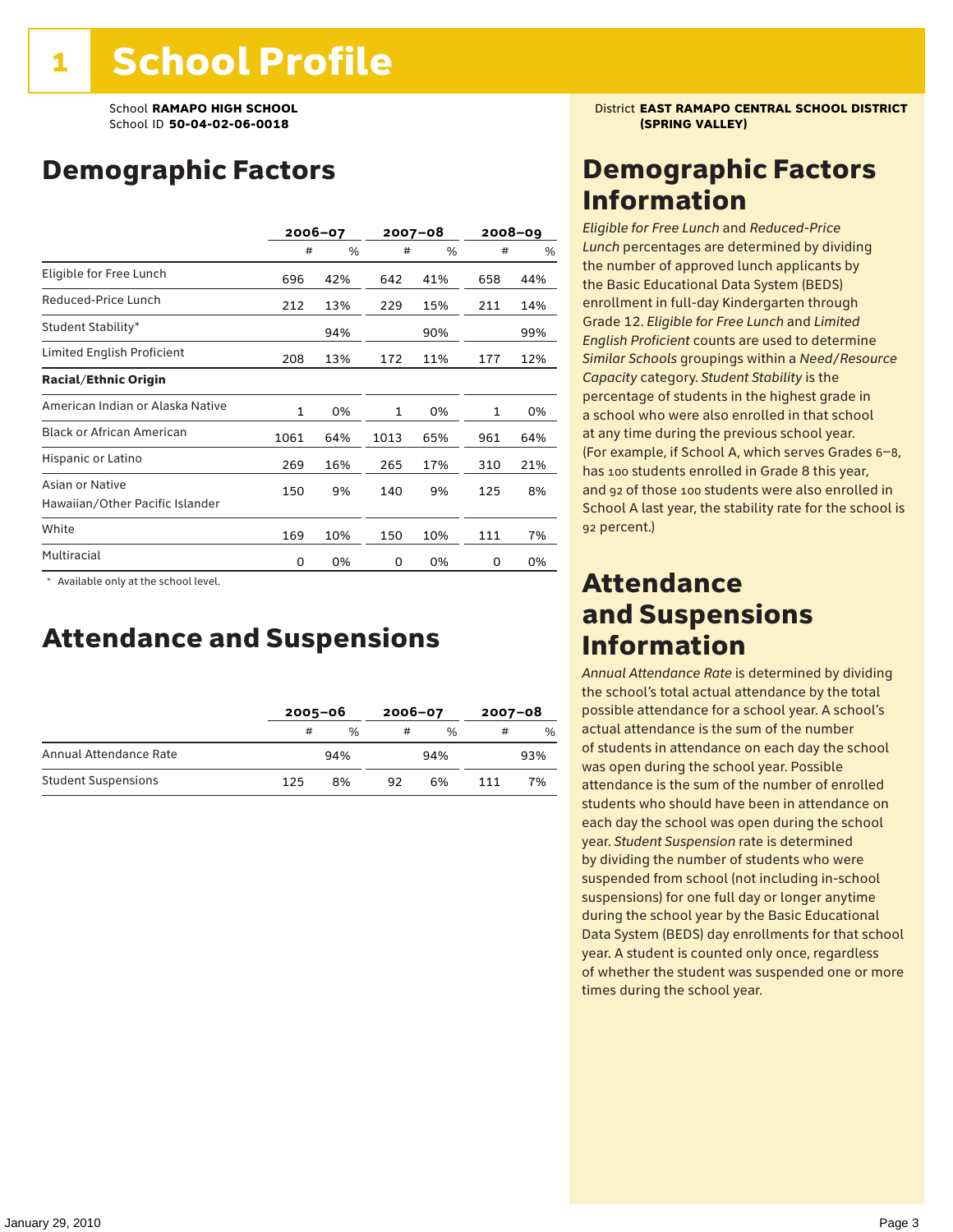School ID 50-04-02-06-0018

## Teacher Qualifications

|                                                                 | $2006 - 07$ | $2007 - 08$ | $2008 - 09$ |
|-----------------------------------------------------------------|-------------|-------------|-------------|
| <b>Total Number of Teachers</b>                                 | 132         | 130         | 133         |
| Percent with No Valid<br><b>Teaching Certificate</b>            | 2%          | 2%          | 3%          |
| Percent Teaching Out<br>of Certification                        | 4%          | 3%          | 8%          |
| Percent with Fewer Than<br>Three Years of Experience            | 2%          | 2%          | 5%          |
| Percentage with Master's Degree<br>Plus 30 Hours or Doctorate   | 60%         | 60%         | 64%         |
| <b>Total Number of Core Classes</b>                             | 503         | 478         | 528         |
| Percent Not Taught by<br><b>Highly Qualified Teachers</b>       | 3%          | 4%          | 8%          |
| <b>Total Number of Classes</b>                                  | 627         | 598         | 595         |
| Percent Taught by Teachers Without<br>Appropriate Certification | 4%          | 4%          | 8%          |

### Teacher Turnover Rate

|                                                                       | 2005-06 | 2006-07 | 2007-08 |
|-----------------------------------------------------------------------|---------|---------|---------|
| Turnover Rate of Teachers with Fewer<br>than Five Years of Experience | 26%     | 11%     | 14%     |
| Turnover Rate of All Teachers                                         | 18%     | 14%     | 7%      |

## Staff Counts

|                                       | $2006 - 07$ | $2007 - 08$ | $2008 - 09$ |
|---------------------------------------|-------------|-------------|-------------|
| <b>Total Other Professional Staff</b> | 12          | 14          | 28          |
| Total Paraprofessionals*              | N/A         | N/A         | N/A         |
| <b>Assistant Principals</b>           |             |             |             |
| Principals                            |             |             |             |

\* Not available at the school level.

School **RAMAPO HIGH SCHOOL**<br>School ID 50-04-02-06-0018<br>**School ID 50-04-02-06-0018** 

## Teacher Qualifications Information

The *Percent Teaching Out of Certification* is the percent doing so more than on an incidental basis; that is, the percent teaching for more than five periods per week outside certification.

*Core Classes* are primarily K-6 common branch, English, mathematics, science, social studies, art, music, and foreign languages. To be *Highly Qualified*, a teacher must have at least a Bachelor's degree, be certified to teach in the subject area, and show subject matter competency.

### Teacher Turnover Rate Information

*Teacher Turnover Rate* for a specified school year is the number of teachers in that school year who were not teaching in the following school year divided by the number of teachers in the specified school year, expressed as a percentage.

### Staff Counts Information

*Other Professionals* includes administrators, guidance counselors, school nurses, psychologists, and other professionals who devote more than half of their time to non-teaching duties. Teachers who are shared between buildings within a district are reported on the district report only.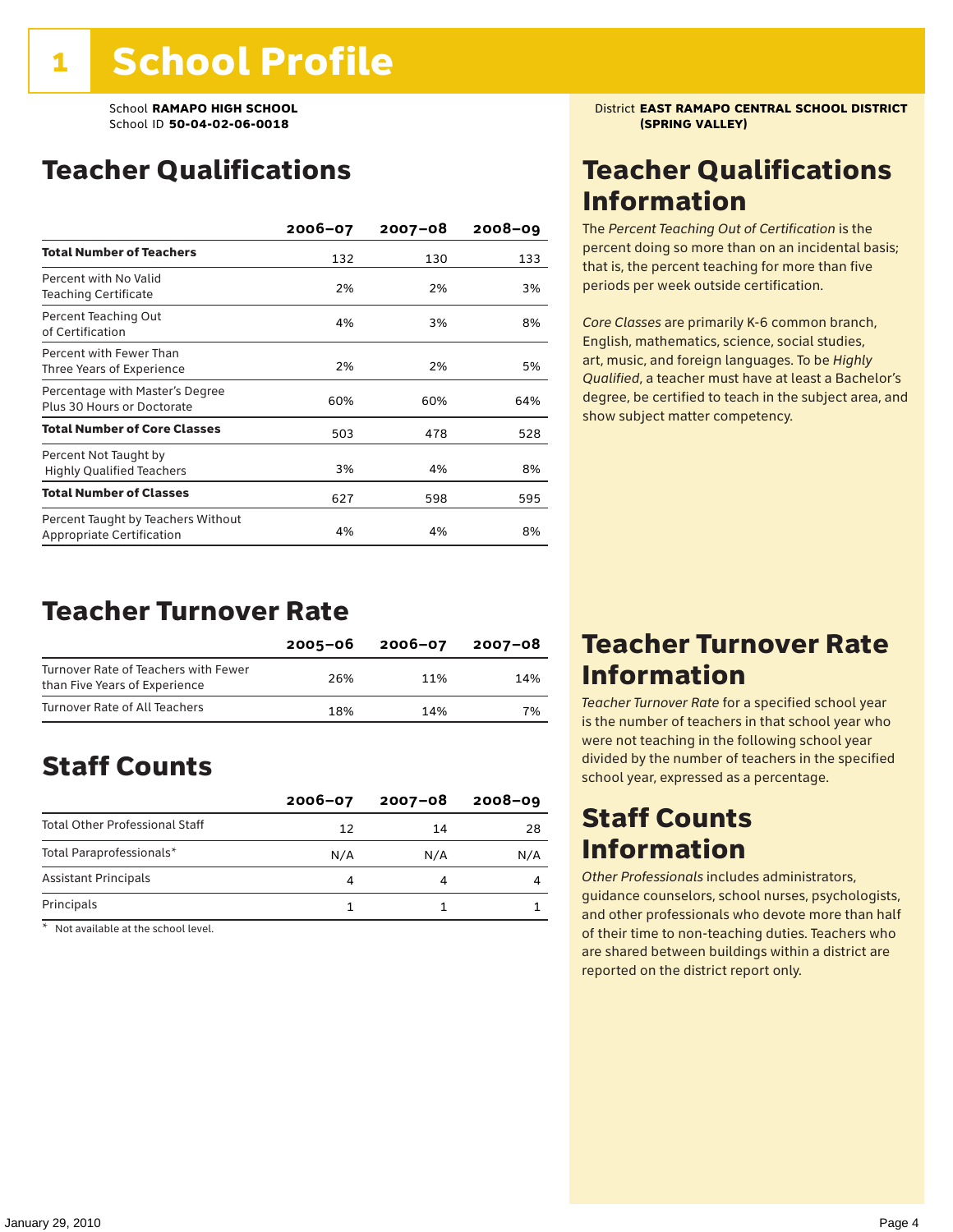## Understanding How Accountability Works in New York State

The federal No Child Left Behind (NCLB) Act requires that states develop and report on measures of student proficiency in 1) English language arts (ELA), in 2) mathematics, and on 3) a third indicator. In New York State in 2008–09, the third indicator is science at the elementary/middle level and graduation rate at the secondary level. Schools or districts that meet predefined goals on these measures are making Adequate Yearly Progress (AYP).



For more information about accountability in New York State, visit: http://www.emsc.nysed.gov/irts/accountability/

#### 1 English Language Arts (ELA)

To make AYP in ELA, every accountability group must make AYP. For a group to make AYP, it must meet the participation *and* the performance criteria.

#### A Participation Criterion

At the elementary/middle level, 95 percent of Grades 3–8 students enrolled during the test administration period in each group with 40 or more students must be tested on the New York State Testing Program (NYSTP) in ELA or, if appropriate, the New York State English as a Second Language Achievement Test (NYSESLAT), or the New York State Alternate Assessment (NYSAA) in ELA. At the secondary level, 95 percent of seniors in 2008–09 in each accountability group with 40 or more students must have taken an English examination that meets the students' graduation requirement.

#### B Performance Criterion

At the elementary/middle level, the Performance Index (PI) of each group with 30 or more continuously enrolled tested students must equal or exceed its Effective Annual Measurable Objective (AMO) or the group must make Safe Harbor. (NYSESLAT is used only for participation.) At the secondary level, the PI of each group in the 2005 cohort with 30 or more members must equal or exceed its Effective AMO or the group must make Safe Harbor. To make Safe Harbor, the PI of the group must equal or exceed its Safe Harbor Target and the group must qualify for Safe Harbor using the third indicator, science or graduation rate.

#### 2 Mathematics

The same criteria for making AYP in ELA apply to mathematics. At the elementary/middle level, the measures used to determine AYP are the NYSTP and the NYSAA in mathematics. At the secondary level, the measures are mathematics examinations that meet the students' graduation requirement.

#### 3 Third Indicator

In addition to English language arts and mathematics, the school must also make AYP in a third area of achievement. This means meeting the criteria in science at the elementary/middle level and the criteria in graduation rate at the secondary level.

Elementary/Middle-Level Science: To make AYP, the All Students group must meet the participation criterion *and* the performance criterion.

#### A Participation Criterion

Eighty percent of students in Grades 4 and/or 8 enrolled during the test administration period in the All Students group, if it has 40 or more students, must be tested on an accountability measure. In Grade 4, the measures are the Grade 4 elementary-level science test and the Grade 4 NYSAA in science. In Grade 8 science, the measures are the Grade 8 middle-level science test, Regents science examinations, and the Grade 8 NYSAA in science.

#### B Performance Criterion

The PI of the All Students group, if it has 30 or more students, must equal or exceed the State Science Standard (100) or the Science Progress Target.

Qualifying for Safe Harbor in Elementary/Middle-Level ELA and Math: To qualify, the group must meet both the participation criterion and the performance criterion in science.

Secondary-Level Graduation Rate: For a school to make AYP in graduation rate, the percent of students in the 2004 graduation-rate total cohort in the All Students group earning a local or Regents diploma by August 31, 2008 must equal or exceed the Graduation-Rate Standard (55%) or the Graduation-Rate Progress Target.

Qualifying for Safe Harbor in Secondary-Level ELA and Math: To qualify, the percent of the 2004 graduation-rate total cohort earning a local or Regents diploma by August 31, 2008 must equal or exceed the Graduation-Rate Standard (55%) or the Graduation-Rate Progress Target for that group.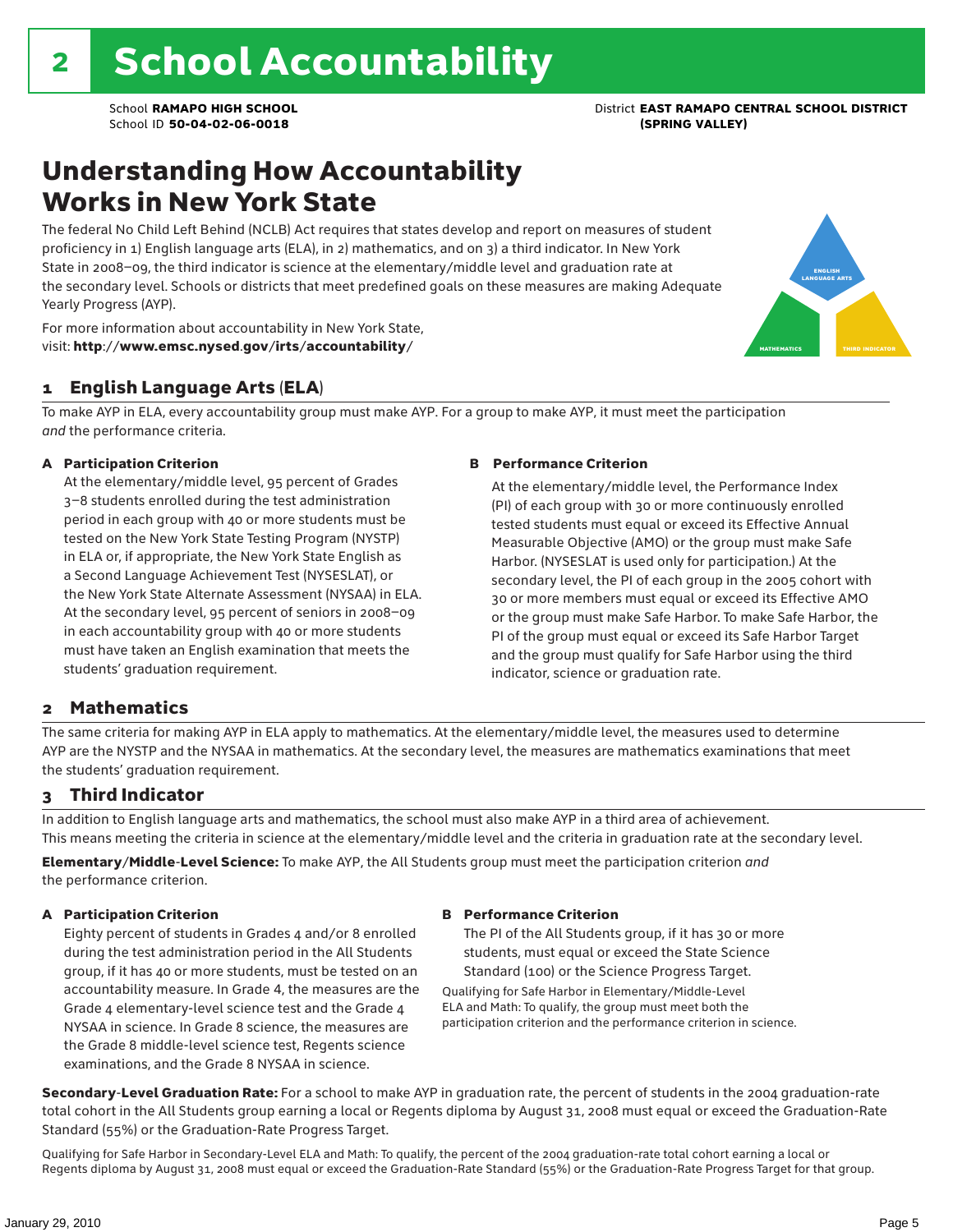## Useful Terms for Understanding Accountability

#### Accountability Cohort for English and Mathematics

The 2005 school accountability cohort consists of all students who first entered Grade 9 anywhere in the 2005–06 school year, and all ungraded students with disabilities who reached their seventeenth birthday in the 2005–06 school year, who were enrolled on October 1, 2008 and did not transfer to a diploma granting program. Students who earned a high school equivalency diploma or were enrolled in an approved high school equivalency preparation program on June 30, 2009, are not included in the 2005 school accountability cohort. The 2005 district accountability cohort consists of all students in each school accountability cohort plus students who transferred within the district after BEDS day plus students who were placed outside the district by the Committee on Special Education or district administrators and who met the other requirements for cohort membership. Cohort is defined in Section 100.2 (p) (16) of the Commissioner's Regulations.

#### Adequate Yearly Progress (AYP)

Adequate Yearly Progress (AYP) indicates satisfactory progress by a district or a school toward the goal of proficiency for all students.

#### Annual Measurable Objective (AMO)

The Annual Measurable Objective (AMO) is the Performance Index (PI) value that signifies that an accountability group is making satisfactory progress toward the goal that 100 percent of students will be proficient in the State's learning standards for English language arts and mathematics by 2013–14. The AMOs for each grade level will be increased as specified in CR100.2(p)(14) and will reach 200 in 2013–14. (See Effective AMO for further information.)

#### Continuously Enrolled Students

At the elementary/middle level, continuously enrolled students are those enrolled in the school or district on BEDS day (usually the first Wednesday in October) of the school year until the test administration period. At the secondary level, all students who meet the criteria for inclusion in the accountability cohort are considered to be continuously enrolled.

#### Effective Annual Measurable Objective (Effective AMO)

The Effective Annual Measurable Objective (Effective AMO) is the Performance Index (PI) value that each accountability group within a school or district is expected to achieve to make Adequate Yearly Progress (AYP). The Effective AMO is the lowest PI that an accountability group of a given size can achieve in a subject for the group's PI not to be considered significantly different from the AMO for that subject. If an accountability group's PI equals or exceeds the Effective AMO, it is considered to have made AYP. A more complete definition of Effective AMO and a table showing the PI values that each group size must equal or exceed to make AYP are available at www.emsc.nysed.gov/irts.

#### Graduation-Rate Total Cohort

This term is defined on the graduation-rate accountability page.

#### Performance Index (PI)

A Performance Index is a value from 0 to 200 that is assigned to an accountability group, indicating how that group performed on a required State test (or approved alternative) in English language arts, mathematics, or science. Student scores on the tests are converted to four performance levels, from Level 1 to Level 4. (See performance level definitions on the Overview Summary page.) At the elementary/middle level, the PI is calculated using the following equation:

100 × [(Count of Continuously Enrolled Tested Students Performing at Levels 2, 3, and 4 + the Count at Levels 3 and 4) ÷ Count of All Continuously Enrolled Tested Students]

At the secondary level, the PI is calculated using the following equation:

100 × [(Count of Cohort Members Performing at

Levels 2, 3, and 4 + the Count at Levels 3 and 4)  $\div$  Count of All Cohort Members]

A list of tests used to measure student performance for accountability is available at www.emsc.nysed.gov/irts.

#### Progress Target

For accountability groups below the State Standard in science or graduation rate, the Progress Target is an alternate method for making Adequate Yearly Progress (AYP) or qualifying for Safe Harbor in English language arts and mathematics based on improvement over the previous year's performance.

#### Safe Harbor

Safe Harbor provides an alternate means to demonstrate Adequate Yearly Progress (AYP) for accountability groups that do not achieve their Effective Annual Measurable Objectives (AMOs) in English or mathematics.

#### Safe Harbor Targets

The 2008–09 safe harbor targets were calculated using the following equation:

2007–08 PI + (200 – the 2007–08 PI) × 0.10

#### Science Progress Target

The elementary/middle-level 2008–09 Science Progress Target is calculated by adding one point to the 2007–08 PI. The 2009–10 Science Progress Target is calculated by adding one point to the 2008–09 PI. The 2008–09 target is provided for groups whose PI was below the State Science Standard in 2008–09.

#### Science Standard

The criterion value that represents a minimally satisfactory performance in science. In 2008–09, the State Science Standard at the elementary/middle level is a Performance Index (PI) of 100. The Commissioner may raise the State Science Standard at his discretion in future years.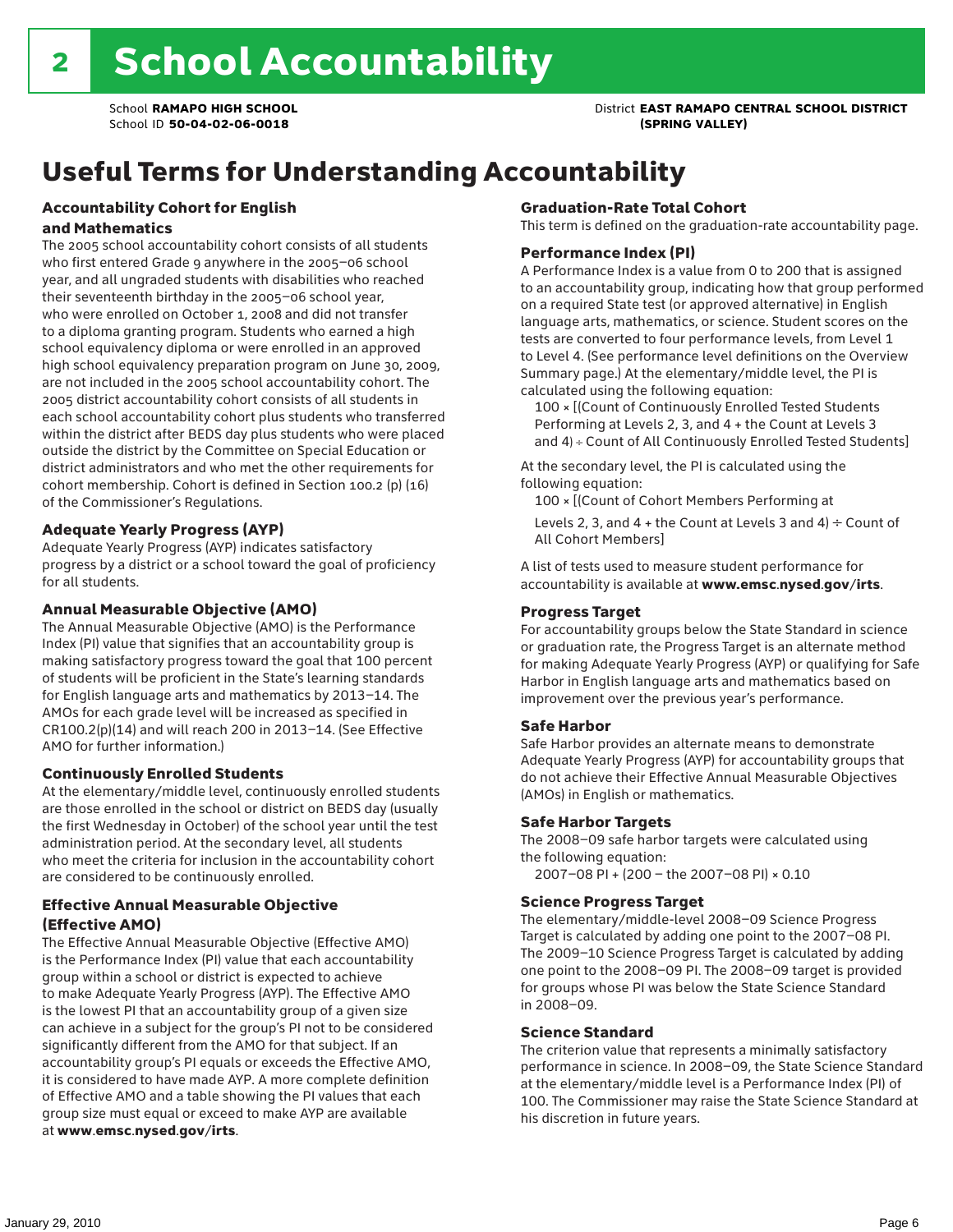School **RAMAPO HIGH SCHOOL** District **EAST RAMAPO CENTRAL SCHOOL DISTRICT**

## Understanding Your School Accountability Status

New York State has been approved by the United States Department of Education to participate in a differentiated accountability pilot program. Under this program, each public school in the state is assigned an accountability status "phase" (good standing, improvement, corrective action, or restructuring) based on its history of making Adequate Yearly Progress (AYP) and its AYP status in 2008–09. If the school is identified for improvement, corrective action, or restructuring under this program, the school is also assigned to an accountability "category" (basic, focused, or comprehensive) based on the student groups whose failure to make AYP caused the school to be identified or the "measures" for which it was identified.

Accountability measures for schools at the elementary/middle level are English language arts (ELA), mathematics, and science; at the secondary level, they are ELA, mathematics, and graduation rate. A school may be in a different accountability status phase for each measure. The school's overall status is its most advanced New York State accountability phase and its highest category within that phase.

For more information on this program and for this school's 2009–10 accountability status, see http://www.emsc.nysed.gov/irts/accountability/designations/.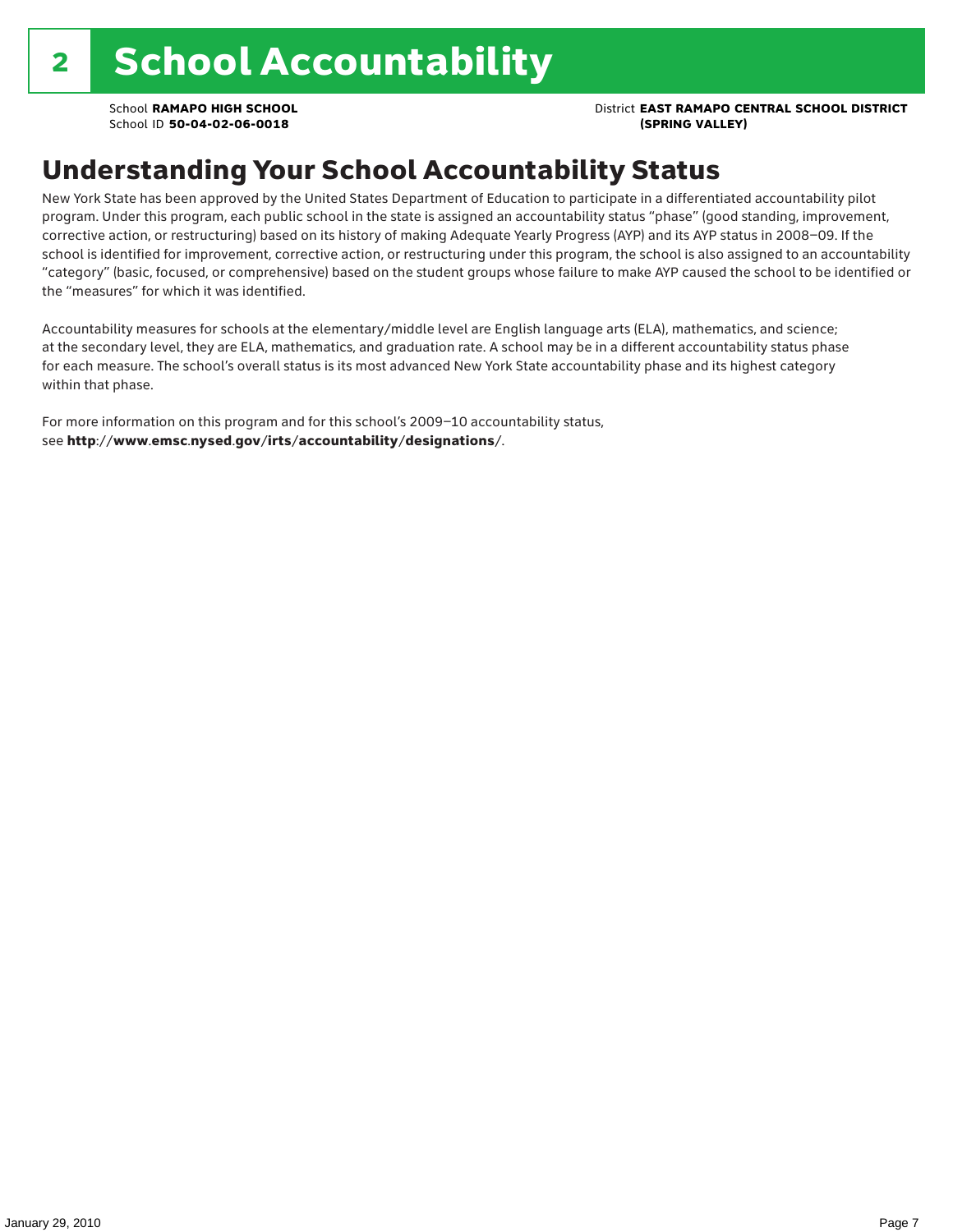# 2 School Accountability

School ID 50-04-02-06-0018

School **RAMAPO HIGH SCHOOL**<br>School ID 50-04-02-06-0018<br>(SPRING VALLEY)

### Summary

| <b>Overall Accountability</b> |                                                                  |
|-------------------------------|------------------------------------------------------------------|
| Status $(2009 - 10)$          | For this school's 2009-10 accountability status,                 |
|                               | see http://www.emsc.nysed.gov/irts/accountability/designations/. |

| <b>Title I Part A Funding</b> | <b>Years the School Received Title I Part A Funding</b> |             |             |  |  |  |
|-------------------------------|---------------------------------------------------------|-------------|-------------|--|--|--|
|                               | 2007-08                                                 | $2008 - 09$ | $2009 - 10$ |  |  |  |
|                               | N <sub>O</sub>                                          | NO          | NO.         |  |  |  |

#### On which accountability measures did this school make Adequate Yearly Progress (AYP) and which groups made AYP on each measure?

|                                                     | <b>Elementary/Middle Level</b> |             |            | <b>Secondary Level</b> |                     |                        |  |
|-----------------------------------------------------|--------------------------------|-------------|------------|------------------------|---------------------|------------------------|--|
|                                                     | English                        |             |            | English                |                     |                        |  |
| <b>Student Groups</b>                               | Language Arts                  | Mathematics | Science    | Language Arts          | Mathematics         | <b>Graduation Rate</b> |  |
| <b>All Students</b>                                 |                                |             |            |                        |                     | V                      |  |
| <b>Ethnicity</b>                                    |                                |             |            |                        |                     |                        |  |
| American Indian or Alaska Native                    |                                |             |            |                        |                     |                        |  |
| <b>Black or African American</b>                    |                                |             |            | X                      |                     |                        |  |
| Hispanic or Latino                                  |                                |             |            | V                      | v                   |                        |  |
| Asian or Native Hawaiian/Other Pacific<br>Islander  |                                |             |            |                        |                     |                        |  |
| White                                               |                                |             |            |                        |                     |                        |  |
| Multiracial                                         |                                |             |            |                        |                     |                        |  |
| <b>Other Groups</b>                                 |                                |             |            |                        |                     |                        |  |
| <b>Students with Disabilities</b>                   |                                |             |            | X                      | X                   |                        |  |
| Limited English Proficient                          | $\equiv$                       |             |            |                        |                     |                        |  |
| <b>Economically Disadvantaged</b>                   |                                |             |            |                        | v                   |                        |  |
| <b>Student groups making</b><br>AYP in each subject | $-0$ of 0                      | $-0$ of 0   | $-$ 0 of 0 | $X$ 5 of 7             | $\mathbf{X}$ 6 of 7 | $\vee$ 1 of 1          |  |

#### AYP Status

Made AYP

✔SH Made AYP Using Safe Harbor Target

X Did Not Make AYP

— Insufficient Number of Students to Determine AYP Status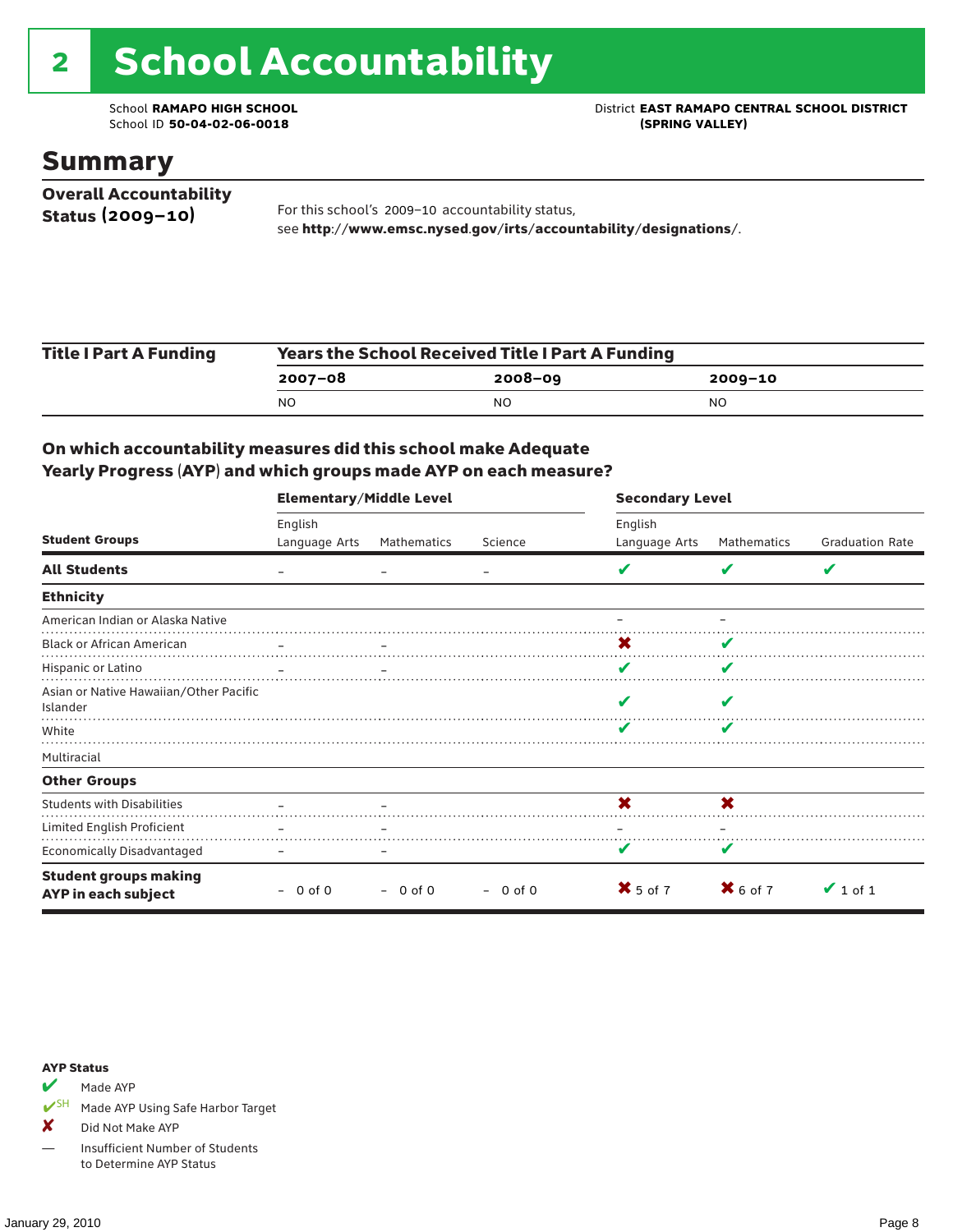School **RAMAPO HIGH SCHOOL** District **EAST RAMAPO CENTRAL SCHOOL DISTRICT**

## **Elementary/Middle-Level English Language Arts**

| <b>Accountability Status</b><br>for This Subject<br>$(2009 - 10)$ |        | For this school's 2009-10 accountability status,<br>see http://www.emsc.nysed.gov/irts/accountability/designations/. |
|-------------------------------------------------------------------|--------|----------------------------------------------------------------------------------------------------------------------|
| <b>Accountability Measures</b>                                    | 0 of 0 | Student groups making AYP in English language arts                                                                   |
|                                                                   | -      |                                                                                                                      |

#### How did students in each accountability group perform on **elementary/middle-level English language arts accountability measures?**

|                                                          | <b>AYP</b>    | Participation <sup>2</sup> |                          | Test Performance <sup>3</sup> |                          | <b>Performance Objectives</b> |                    |             |
|----------------------------------------------------------|---------------|----------------------------|--------------------------|-------------------------------|--------------------------|-------------------------------|--------------------|-------------|
| <b>Student Group</b>                                     |               | Met                        | Percentage               | Met                           | Performance              | Effective                     | Safe Harbor Target |             |
| (Total: Continuous Enrollment) <sup>1</sup>              | <b>Status</b> | Criterion                  | <b>Tested</b>            | Criterion                     | Index                    | AMO                           | $2008 - 09$        | $2009 - 10$ |
| <b>All Students (35:7)</b>                               |               |                            | $\overline{\phantom{m}}$ |                               | $\overline{\phantom{m}}$ |                               |                    |             |
| <b>Ethnicity</b>                                         |               |                            |                          |                               |                          |                               |                    |             |
| American Indian or Alaska Native<br>(0:0)                |               |                            |                          |                               |                          |                               |                    |             |
| <b>Black or African American</b><br>(9:0)                |               |                            |                          |                               |                          |                               |                    |             |
| Hispanic or Latino <sup>(26:4)</sup>                     |               |                            |                          |                               |                          |                               |                    |             |
| Asian or Native Hawaiian/Other Pacific<br>Islander (0:0) |               |                            |                          |                               |                          |                               |                    |             |
| White $(0:0)$                                            |               |                            |                          |                               |                          |                               |                    |             |
| Multiracial (0:0)                                        |               |                            |                          |                               |                          |                               |                    |             |
| <b>Other Groups</b>                                      |               |                            |                          |                               |                          |                               |                    |             |
| Students with Disabilities <sup>4</sup><br>(1:5)         |               |                            |                          |                               |                          |                               |                    |             |
| Limited English Proficient <sup>5</sup>                  |               |                            |                          |                               |                          |                               |                    |             |
| (35:4)                                                   |               |                            |                          |                               |                          |                               |                    |             |
| <b>Economically Disadvantaged</b><br>(26:6)              |               |                            |                          |                               |                          |                               |                    |             |
| <b>Final AYP Determination</b>                           | $-0$ of 0     |                            |                          |                               |                          |                               |                    |             |

#### **NOTES**

- <sup>1</sup> These data show the count of students enrolled during the test administration period (used for Participation) followed by the count of continuously enrolled tested students (used for Performance). For accountability calculations,
- students who were excused from testing for medical reasons are not included in the enrollment count. <sup>2</sup> Groups with fewer than 40 students enrolled during the test administration period are not required to meet the participation criterion. If the participation rate of a group fell below 95 percent in 2008–09, the enrollment shown is the sum of 2007–08 and 2008–09 enrollments and the percent tested is the weighted average
- of the participation rates over those two years.<br><sup>3</sup> For schools with fewer than 30 continuously enrolled tested students in the All Students group in 2008–09, data for 2007–08 and 2008–09 were combined to determine counts and PIs. For schools with 30 or more continuously enrolled students in the All Students group in 2008–09, student groups with fewer than 30
- continuously enrolled tested students are not required to meet the performance criterion. <sup>4</sup> If the school failed to make AYP solely because of the performance of students with disabilities, met the 95% participation requirement for this group, and would meet or exceed the AMO for this subject if 34 points were added to the PI, then the school is considered to have made AYP for students with disabilities.
- $5$  If the count of LEP students is equal to or greater than 30, former LEP students are also included in the performance calculations.
- ‡ This student group did not make AYP in science; therefore, it did not qualify for Safe Harbor.

AYP Status  $M$  Made AYP

X Did Not Make AYP

Made AYP Using Safe Harbor Target

Insufficient Number of Students to Determine AYP Status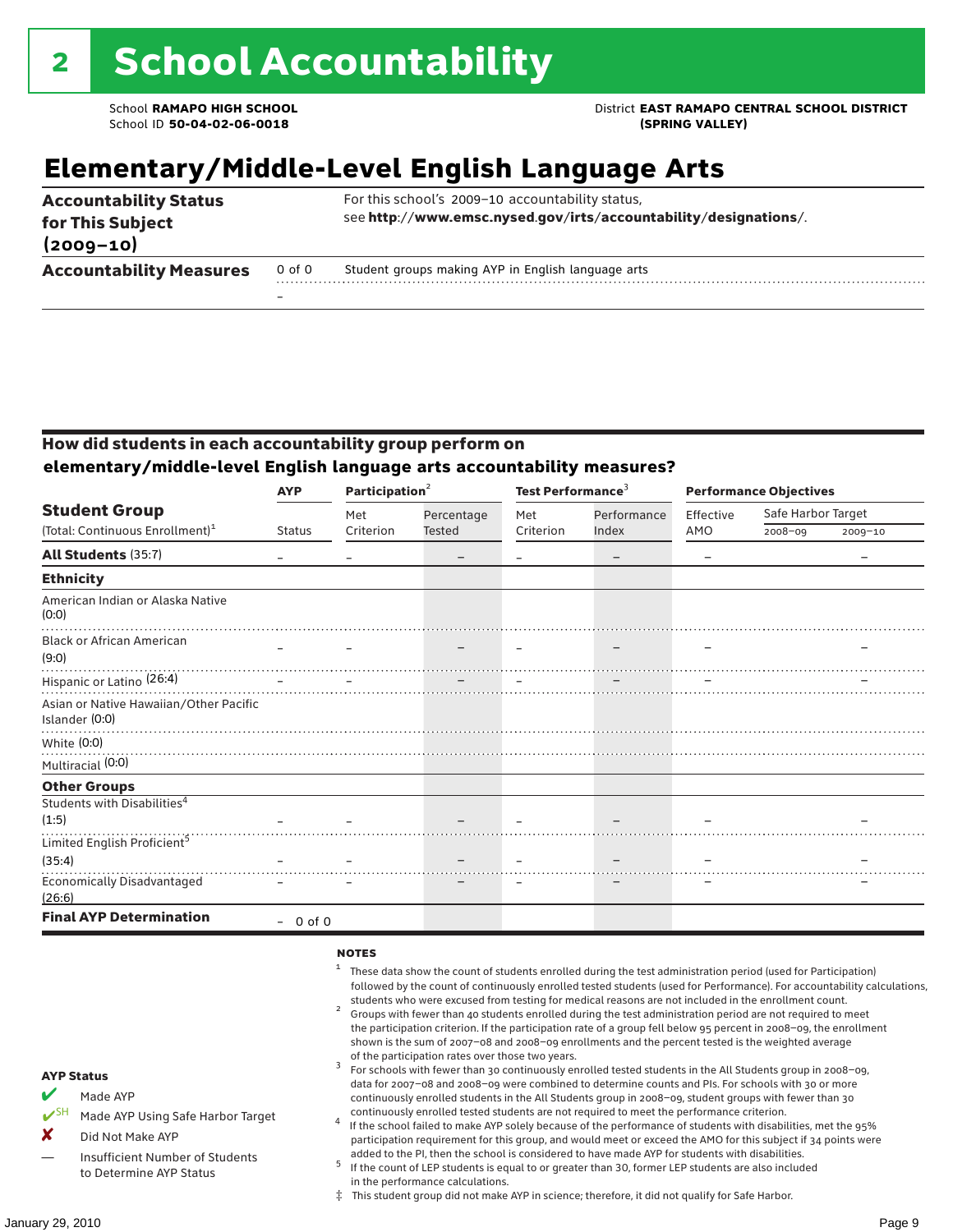### School **RAMAPO HIGH SCHOOL** District **EAST RAMAPO CENTRAL SCHOOL DISTRICT**

## **Elementary/Middle-Level Mathematics**

| <b>Accountability Status</b><br>for This Subject<br>$(2009 - 10)$ |                          | For this school's 2009-10 accountability status,<br>see http://www.emsc.nysed.gov/irts/accountability/designations/. |
|-------------------------------------------------------------------|--------------------------|----------------------------------------------------------------------------------------------------------------------|
| <b>Accountability Measures</b>                                    | 0 of 0                   | Student groups making AYP in mathematics                                                                             |
|                                                                   | $\overline{\phantom{0}}$ |                                                                                                                      |

#### How did students in each accountability group perform on **elementary/middle-level mathematics accountability measures?**

|                                                          | <b>AYP</b>    | Participation <sup>2</sup> |                 | Test Performance <sup>3</sup> |                          | <b>Performance Objectives</b> |                    |         |
|----------------------------------------------------------|---------------|----------------------------|-----------------|-------------------------------|--------------------------|-------------------------------|--------------------|---------|
| <b>Student Group</b>                                     |               | Met                        | Percentage      | Met                           | Performance              | Effective                     | Safe Harbor Target |         |
| (Total: Continuous Enrollment) <sup>1</sup>              | <b>Status</b> | Criterion                  | <b>Tested</b>   | Criterion                     | Index                    | AMO                           | 2008-09            | 2009-10 |
| All Students (29:13)                                     |               |                            | $\qquad \qquad$ |                               | $\overline{\phantom{m}}$ |                               |                    |         |
| <b>Ethnicity</b>                                         |               |                            |                 |                               |                          |                               |                    |         |
| American Indian or Alaska Native<br>(0:0)                |               |                            |                 |                               |                          |                               |                    |         |
| <b>Black or African American</b><br>(4:4)                |               |                            |                 |                               |                          |                               |                    |         |
| Hispanic or Latino <sup>(25:8)</sup>                     |               |                            |                 |                               |                          |                               |                    |         |
| Asian or Native Hawaiian/Other Pacific<br>Islander (0:0) |               |                            |                 |                               |                          |                               |                    |         |
| White $(0:0)$                                            |               |                            |                 |                               |                          |                               |                    |         |
| Multiracial (0:0)                                        |               |                            |                 |                               |                          |                               |                    |         |
| <b>Other Groups</b>                                      |               |                            |                 |                               |                          |                               |                    |         |
| Students with Disabilities <sup>4</sup><br>(1:5)         |               |                            |                 |                               |                          |                               |                    |         |
| Limited English Proficient <sup>5</sup>                  |               |                            |                 |                               |                          |                               |                    |         |
| (29:10)                                                  |               |                            |                 |                               |                          |                               |                    |         |
| <b>Economically Disadvantaged</b><br>(23:10)             |               |                            |                 |                               |                          |                               |                    |         |
| <b>Final AYP Determination</b>                           | $-0$ of 0     |                            |                 |                               |                          |                               |                    |         |

#### **NOTES**

- <sup>1</sup> These data show the count of students enrolled during the test administration period (used for Participation) followed by the count of continuously enrolled tested students (used for Performance). For accountability calculations,
- students who were excused from testing for medical reasons are not included in the enrollment count. <sup>2</sup> Groups with fewer than 40 students enrolled during the test administration period are not required to meet the participation criterion. If the participation rate of a group fell below 95 percent in 2008–09, the enrollment shown is the sum of 2007–08 and 2008–09 enrollments and the percent tested is the weighted average
- of the participation rates over those two years.<br><sup>3</sup> For schools with fewer than 30 continuously enrolled tested students in the All Students group in 2008–09, data for 2007–08 and 2008–09 were combined to determine counts and PIs. For schools with 30 or more continuously enrolled students in the All Students group in 2008–09, student groups with fewer than 30
- continuously enrolled tested students are not required to meet the performance criterion. <sup>4</sup> If the school failed to make AYP solely because of the performance of students with disabilities, met the 95% participation requirement for this group, and would meet or exceed the AMO for this subject if 34 points were added to the PI, then the school is considered to have made AYP for students with disabilities.
- $5$  If the count of LEP students is equal to or greater than 30, former LEP students are also included in the performance calculations.
- ‡ This student group did not make AYP in science; therefore, it did not qualify for Safe Harbor.

AYP Status Made AYP

X Did Not Make AYP

Made AYP Using Safe Harbor Target

Insufficient Number of Students to Determine AYP Status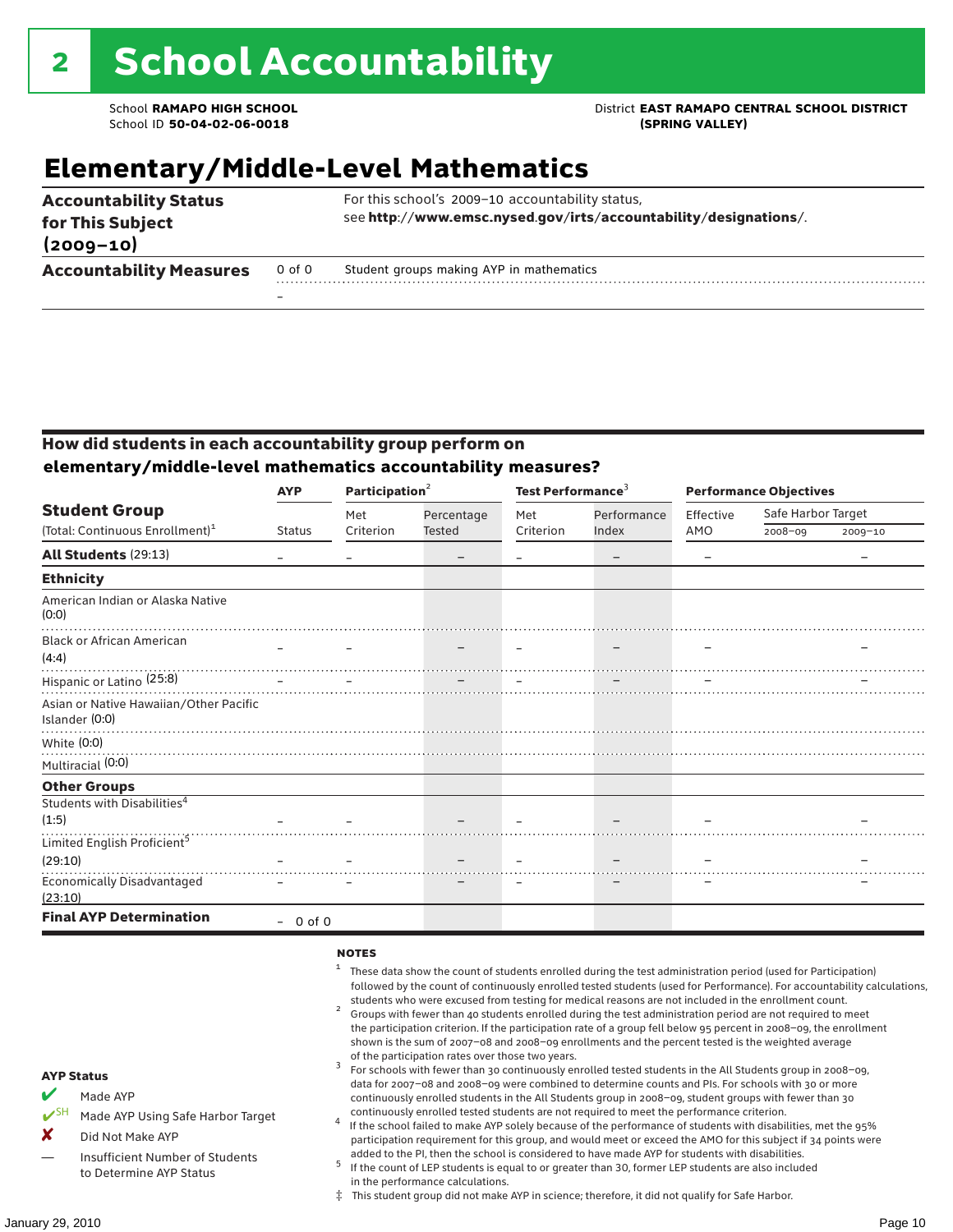School ID 50-04-02-06-0018

### School **RAMAPO HIGH SCHOOL**<br>School ID 50-04-02-06-0018<br>GPRING VALLEY)

## Elementary/Middle-Level Science

| <b>Accountability Status</b><br>for This Subject |        | For this school's 2009-10 accountability status,<br>see http://www.emsc.nysed.gov/irts/accountability/designations/. |
|--------------------------------------------------|--------|----------------------------------------------------------------------------------------------------------------------|
| $(2009 - 10)$                                    |        |                                                                                                                      |
| <b>Accountability Measures</b>                   | 0 of 0 | Student groups making AYP in science                                                                                 |
|                                                  |        |                                                                                                                      |

#### How did students in each accountability group perform on elementary/middle-level science accountability measures?

|                                                                                                                                                                              | <b>AYP</b>        |                                     |                                                                               | Participation <sup>2</sup>                                 |           | Test Performance <sup>3</sup>                                                                                                                                                                                                                                                                                                                                                                                                                                                                                                                                                                                                                                                             |                          | <b>Performance Objectives</b>                                                                                                                                                                                                                                                                                                                                   |  |  |
|------------------------------------------------------------------------------------------------------------------------------------------------------------------------------|-------------------|-------------------------------------|-------------------------------------------------------------------------------|------------------------------------------------------------|-----------|-------------------------------------------------------------------------------------------------------------------------------------------------------------------------------------------------------------------------------------------------------------------------------------------------------------------------------------------------------------------------------------------------------------------------------------------------------------------------------------------------------------------------------------------------------------------------------------------------------------------------------------------------------------------------------------------|--------------------------|-----------------------------------------------------------------------------------------------------------------------------------------------------------------------------------------------------------------------------------------------------------------------------------------------------------------------------------------------------------------|--|--|
| <b>Student Group</b>                                                                                                                                                         |                   | Safe Harbor                         | Met                                                                           | Percentage                                                 | Met       | Performance                                                                                                                                                                                                                                                                                                                                                                                                                                                                                                                                                                                                                                                                               | State                    | Progress Target                                                                                                                                                                                                                                                                                                                                                 |  |  |
| (Total: Continuous Enrollment) <sup>1</sup>                                                                                                                                  |                   | Status Oualification                | Criterion                                                                     | Tested                                                     | Criterion | Index                                                                                                                                                                                                                                                                                                                                                                                                                                                                                                                                                                                                                                                                                     | Standard                 | 2008-09 2009-10                                                                                                                                                                                                                                                                                                                                                 |  |  |
| <b>All Students (34:9)</b>                                                                                                                                                   | $\qquad \qquad -$ | $\overline{\phantom{m}}$            | $\equiv$                                                                      |                                                            | $\equiv$  |                                                                                                                                                                                                                                                                                                                                                                                                                                                                                                                                                                                                                                                                                           | $\overline{\phantom{m}}$ |                                                                                                                                                                                                                                                                                                                                                                 |  |  |
| <b>Ethnicity</b>                                                                                                                                                             |                   |                                     |                                                                               |                                                            |           |                                                                                                                                                                                                                                                                                                                                                                                                                                                                                                                                                                                                                                                                                           |                          |                                                                                                                                                                                                                                                                                                                                                                 |  |  |
| American Indian or Alaska Native<br>(0:0)                                                                                                                                    |                   |                                     |                                                                               |                                                            |           |                                                                                                                                                                                                                                                                                                                                                                                                                                                                                                                                                                                                                                                                                           |                          |                                                                                                                                                                                                                                                                                                                                                                 |  |  |
| <b>Black or African American</b><br>(6:3)                                                                                                                                    |                   |                                     |                                                                               |                                                            |           |                                                                                                                                                                                                                                                                                                                                                                                                                                                                                                                                                                                                                                                                                           |                          |                                                                                                                                                                                                                                                                                                                                                                 |  |  |
| Hispanic or Latino (28:5)                                                                                                                                                    |                   |                                     |                                                                               |                                                            | $\equiv$  |                                                                                                                                                                                                                                                                                                                                                                                                                                                                                                                                                                                                                                                                                           |                          |                                                                                                                                                                                                                                                                                                                                                                 |  |  |
| Asian or Native Hawaiian/Other Pacific<br>Islander (0:0)                                                                                                                     |                   |                                     |                                                                               |                                                            |           |                                                                                                                                                                                                                                                                                                                                                                                                                                                                                                                                                                                                                                                                                           |                          |                                                                                                                                                                                                                                                                                                                                                                 |  |  |
| White (0:0)                                                                                                                                                                  |                   |                                     |                                                                               |                                                            |           |                                                                                                                                                                                                                                                                                                                                                                                                                                                                                                                                                                                                                                                                                           |                          |                                                                                                                                                                                                                                                                                                                                                                 |  |  |
| Multiracial (0:0)                                                                                                                                                            |                   |                                     |                                                                               |                                                            |           |                                                                                                                                                                                                                                                                                                                                                                                                                                                                                                                                                                                                                                                                                           |                          |                                                                                                                                                                                                                                                                                                                                                                 |  |  |
| <b>Other Groups</b>                                                                                                                                                          |                   |                                     |                                                                               |                                                            |           |                                                                                                                                                                                                                                                                                                                                                                                                                                                                                                                                                                                                                                                                                           |                          |                                                                                                                                                                                                                                                                                                                                                                 |  |  |
| <b>Students with Disabilities</b><br>(1:4)                                                                                                                                   |                   |                                     |                                                                               |                                                            |           |                                                                                                                                                                                                                                                                                                                                                                                                                                                                                                                                                                                                                                                                                           |                          |                                                                                                                                                                                                                                                                                                                                                                 |  |  |
| Limited English Proficient <sup>4</sup><br>(34:6)                                                                                                                            |                   |                                     |                                                                               |                                                            |           |                                                                                                                                                                                                                                                                                                                                                                                                                                                                                                                                                                                                                                                                                           |                          |                                                                                                                                                                                                                                                                                                                                                                 |  |  |
| <b>Economically Disadvantaged</b><br>(26:7)                                                                                                                                  |                   |                                     |                                                                               |                                                            |           |                                                                                                                                                                                                                                                                                                                                                                                                                                                                                                                                                                                                                                                                                           |                          |                                                                                                                                                                                                                                                                                                                                                                 |  |  |
| <b>Final AYP Determination</b>                                                                                                                                               | $-0$ of 0         |                                     |                                                                               |                                                            |           |                                                                                                                                                                                                                                                                                                                                                                                                                                                                                                                                                                                                                                                                                           |                          |                                                                                                                                                                                                                                                                                                                                                                 |  |  |
| <b>AYP Status</b><br>Made AYP<br>$V^{\text{SH}}$<br>Made AYP Using Safe Harbor Target<br>X<br>Did Not Make AYP<br>Insufficient Number of Students<br>to Determine AYP Status |                   | <b>NOTES</b><br>$\overline{a}$<br>3 | participation rates over those two years.<br>in the performance calculations. | were combined to determine counts and performance indices. |           | <sup>1</sup> These data show the count of students enrolled during the test administration period (used for Participation)<br>students who were excused from testing for medical reasons are not included in the enrollment count.<br>Groups with fewer than 40 students enrolled during the test administration period are not required to meet<br>the participation criterion. If the participation rate of a group fell below 80 percent in 2008-09, the enrollment<br>shown is the sum of 2007-08 and 2008-09 enrollments and the percent tested is the weighted average of the<br>If the count of LEP students is equal to or greater than 30, former LEP students are also included |                          | followed by the count of continuously enrolled tested students (used for Performance). For accountability calculations,<br>Groups with fewer than 30 continuously enrolled tested students are not required to meet the performance criterion.<br>For schools with fewer than 30 continuously enrolled tested students in 2008-09, data for 2007-08 and 2008-09 |  |  |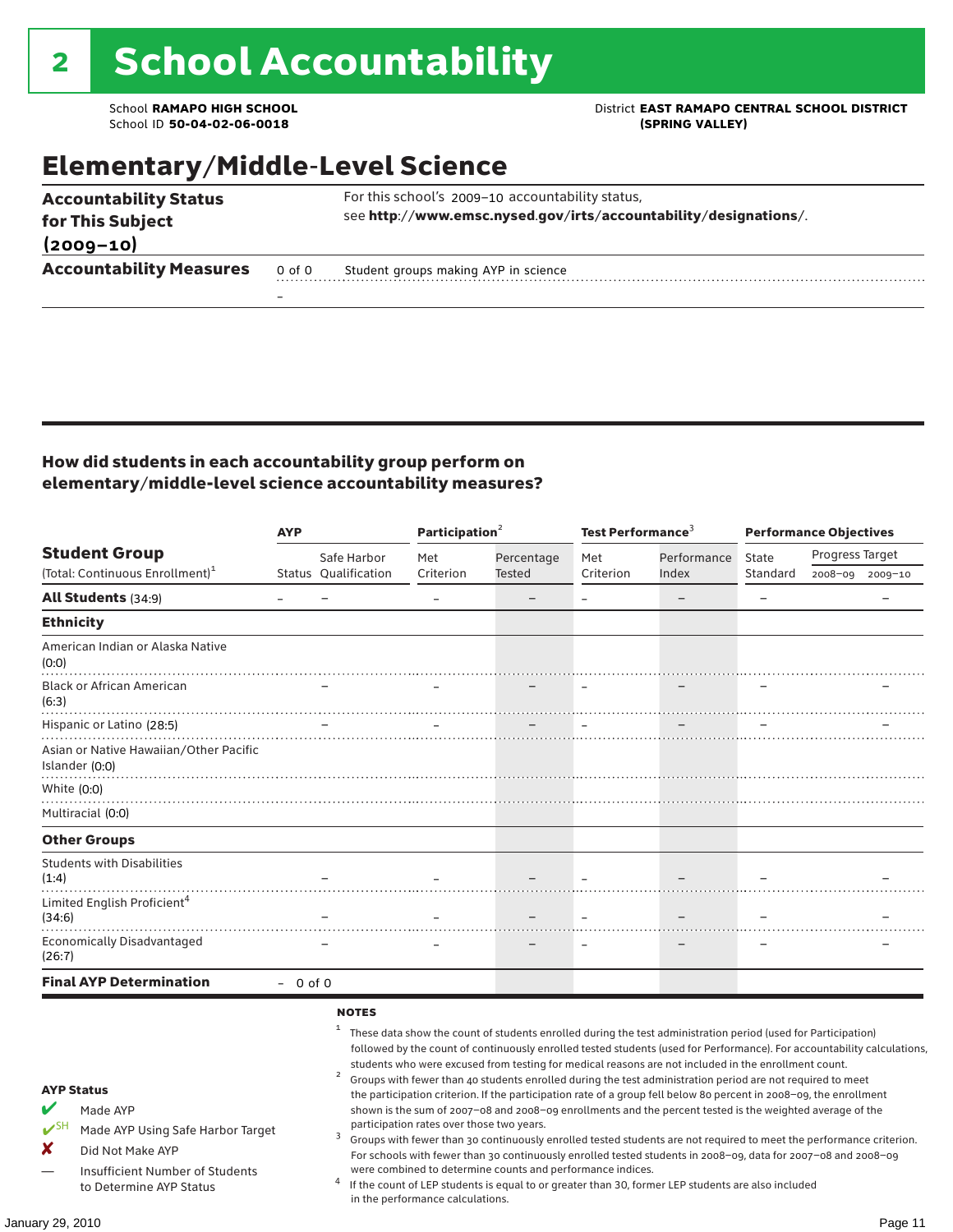School **RAMAPO HIGH SCHOOL** District **EAST RAMAPO CENTRAL SCHOOL DISTRICT**

## **Secondary-Level English Language Arts**

| <b>Accountability Status</b><br>for This Subject<br>$(2009 - 10)$ |        | For this school's 2009-10 accountability status,<br>see http://www.emsc.nysed.gov/irts/accountability/designations/. |
|-------------------------------------------------------------------|--------|----------------------------------------------------------------------------------------------------------------------|
| <b>Accountability Measures</b>                                    | 5 of 7 | Student groups making AYP in English language arts                                                                   |
|                                                                   |        | Did not make AYP                                                                                                     |

#### How did students in each accountability group perform on **secondary-level English language arts accountability measures?**

|                                                            | <b>AYP</b>              | Participation $2$ |            | Test Performance <sup>3</sup> |             | <b>Performance Objectives</b> |                    |         |
|------------------------------------------------------------|-------------------------|-------------------|------------|-------------------------------|-------------|-------------------------------|--------------------|---------|
| <b>Student Group</b>                                       |                         | Met               | Percentage | Met                           | Performance | Effective                     | Safe Harbor Target |         |
| (12th Graders: 2005 Cohort) <sup>1</sup>                   | <b>Status</b>           | Criterion         | Tested     | Criterion                     | Index       | AMO                           | 2008-09            | 2009-10 |
| All Students (357:338)                                     | V                       | V                 | 100%       | V                             | 167         | 165                           |                    |         |
| <b>Ethnicity</b>                                           |                         |                   |            |                               |             |                               |                    |         |
| American Indian or Alaska Native<br>(1:1)                  |                         |                   |            |                               |             |                               |                    |         |
| <b>Black or African American</b><br>(232:215)              | X                       | V                 | 100%       | X                             | 161         | 163                           | 163                | 165     |
| Hispanic or Latino <sup>(51:53)</sup>                      | V                       | ✔                 | 100%       | V                             | 162         | 158                           |                    |         |
| Asian or Native Hawaiian/Other Pacific<br>Islander (39:37) | $\overline{\mathbf{v}}$ |                   |            | V                             | 197         | 155                           |                    |         |
| White (34:32)                                              |                         |                   |            | V                             | 178         | 154                           |                    |         |
| Multiracial (0:0)                                          |                         |                   |            |                               |             |                               |                    |         |
| <b>Other Groups</b>                                        |                         |                   |            |                               |             |                               |                    |         |
| Students with Disabilities <sup>4</sup><br>(31:40)         | X                       |                   |            | X                             | 93          | 156                           | 110                | 104     |
| Limited English Proficient <sup>5</sup>                    |                         |                   |            |                               |             |                               |                    |         |
| (23:17)                                                    |                         |                   |            |                               |             |                               |                    |         |
| <b>Economically Disadvantaged</b>                          | ✔                       | V                 | 100%       | V                             | 163         | 162                           |                    |         |
| (133:144)                                                  |                         |                   |            |                               |             |                               |                    |         |
| <b>Final AYP Determination</b>                             | $X$ 5 of 7              |                   |            |                               |             |                               |                    |         |

#### **NOTES**

- <sup>1</sup> These data show the count of 12th graders in 2008–09 (used for Participation) followed by the count of students in the 2005 cohort (used for Performance).<br>Groups with fewer than 40 students in the 12th grade are not required to meet the participation criterion.
- If the participation rate of a group fell below 95 percent in 2008–09, the enrollment shown is the sum of 2007–08 and 2008–09 Grade 12 enrollments and the percent tested is the weighted average of the participation rates
- over those two years.  $^3$  For schools with fewer than 30 students in the 2005 cohort, data for 2004 and 2005 cohort members were combined to determine counts and PIs. For schools with 30 or more students in the 2005 cohort in the All Students
- group, groups with fewer than 30 students in the 2005 cohort are not required to meet the performance criterion. <sup>4</sup> If the school failed to make AYP solely because of the performance of students with disabilities, met the 95% participation requirement for this group, and would meet or exceed the AMO for this subject if 34 points were
- added to the PI, then the school is considered to have made AYP for students with disabilities.<br> $^5$  If the count of LEP students is equal to or greater than 30, former LEP students are also included in the performance calculations.
- ‡ This student group did not make AYP in graduation rate; therefore, it did not qualify for Safe Harbor.

#### AYP Status

- Made AYP
	- Made AYP Using Safe Harbor Target
- X Did Not Make AYP
- Insufficient Number of Students to Determine AYP Status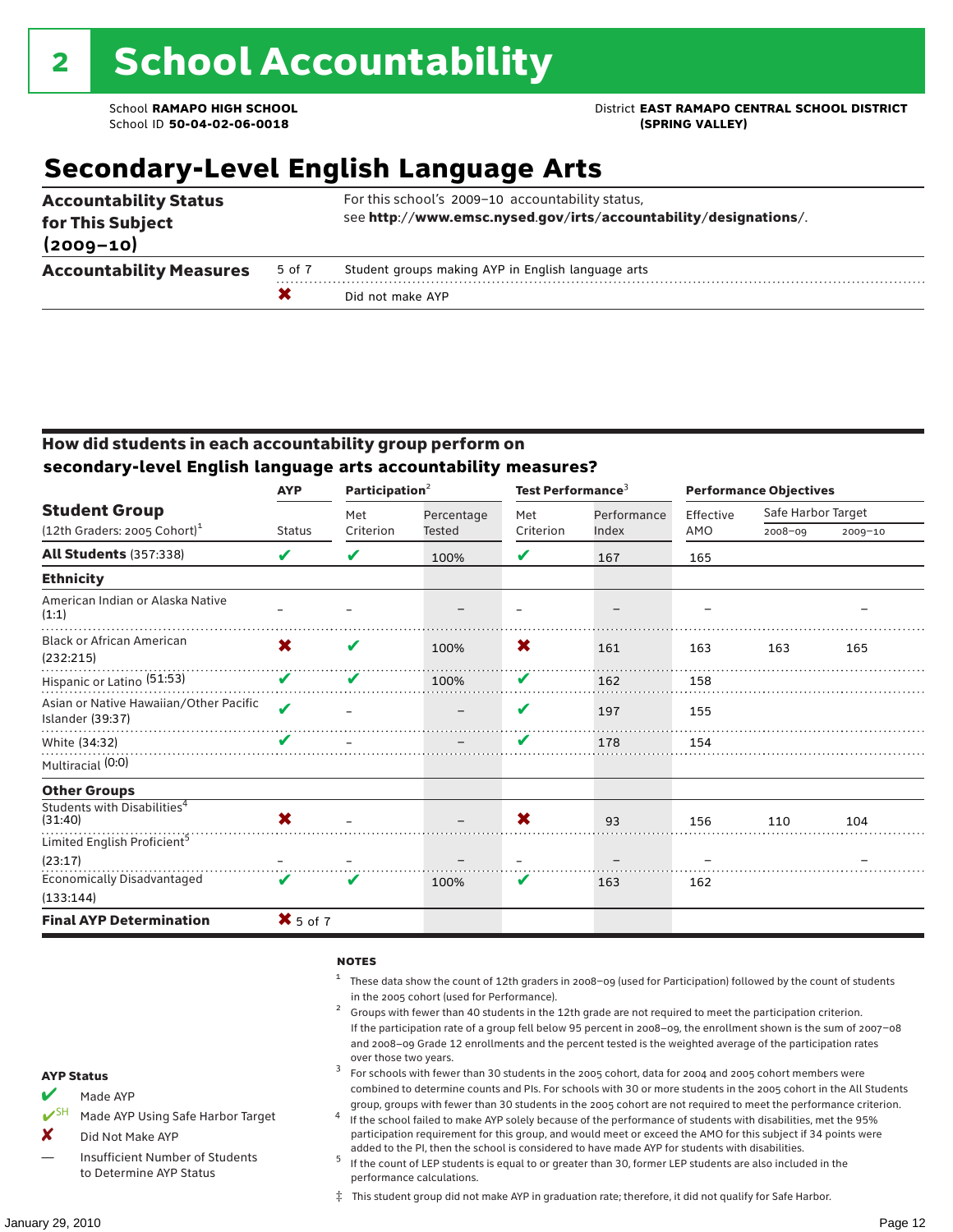### School **RAMAPO HIGH SCHOOL** District **EAST RAMAPO CENTRAL SCHOOL DISTRICT**

## **Secondary-Level Mathematics**

| <b>Accountability Status</b><br>for This Subject<br>$(2009 - 10)$ |        | For this school's 2009-10 accountability status,<br>see http://www.emsc.nysed.gov/irts/accountability/designations/. |
|-------------------------------------------------------------------|--------|----------------------------------------------------------------------------------------------------------------------|
| <b>Accountability Measures</b>                                    | 6 of 7 | Student groups making AYP in mathematics                                                                             |
|                                                                   |        | Did not make AYP                                                                                                     |

#### How did students in each accountability group perform on **secondary-level mathematics accountability measures?**

|                                                            | <b>AYP</b>              | Participation <sup>2</sup> |            | Test Performance <sup>3</sup> |             | <b>Performance Objectives</b> |                    |             |
|------------------------------------------------------------|-------------------------|----------------------------|------------|-------------------------------|-------------|-------------------------------|--------------------|-------------|
| <b>Student Group</b>                                       |                         | Met                        | Percentage | Met                           | Performance | Effective                     | Safe Harbor Target |             |
| $(12th$ Graders: 2005 Cohort) <sup>1</sup>                 | <b>Status</b>           | Criterion                  | Tested     | Criterion                     | Index       | AMO                           | 2008-09            | $2009 - 10$ |
| <b>All Students (357:338)</b>                              | V                       | V                          | 100%       | V                             | 173         | 160                           |                    |             |
| <b>Ethnicity</b>                                           |                         |                            |            |                               |             |                               |                    |             |
| American Indian or Alaska Native<br>(1:1)                  |                         |                            |            |                               |             |                               |                    |             |
| <b>Black or African American</b><br>(232:215)              | V                       | ✔                          | 100%       | V                             | 168         | 158                           |                    |             |
| Hispanic or Latino (51:53)                                 | V                       | V                          | 100%       | V                             | 162         | 153                           |                    |             |
| Asian or Native Hawaiian/Other Pacific<br>Islander (39:37) | $\overline{\mathbf{v}}$ |                            |            | V                             | 200         | 150                           |                    |             |
| White (34:32)                                              |                         |                            |            | V                             | 191         | 149                           |                    |             |
| Multiracial (0:0)                                          |                         |                            |            |                               |             |                               |                    |             |
| <b>Other Groups</b>                                        |                         |                            |            |                               |             |                               |                    |             |
| Students with Disabilities <sup>4</sup><br>(31:40)         | X                       |                            |            | X                             | 100         | 151                           | 123                | 110         |
| Limited English Proficient <sup>5</sup>                    |                         |                            |            |                               |             |                               |                    |             |
| (23:17)                                                    |                         |                            |            |                               |             |                               |                    |             |
| <b>Economically Disadvantaged</b>                          | ✔                       | V                          | 100%       | V                             | 172         | 157                           |                    |             |
| (133:144)                                                  |                         |                            |            |                               |             |                               |                    |             |
| <b>Final AYP Determination</b>                             | $X$ 6 of 7              |                            |            |                               |             |                               |                    |             |

#### **NOTES**

- <sup>1</sup> These data show the count of 12th graders in 2008–09 (used for Participation) followed by the count of students in the 2005 cohort (used for Performance).<br>Groups with fewer than 40 students in the 12th grade are not required to meet the participation criterion.
- If the participation rate of a group fell below 95 percent in 2008–09, the enrollment shown is the sum of 2007–08 and 2008–09 Grade 12 enrollments and the percent tested is the weighted average of the participation rates
- over those two years.  $^3$  For schools with fewer than 30 students in the 2005 cohort, data for 2004 and 2005 cohort members were combined to determine counts and PIs. For schools with 30 or more students in the 2005 cohort in the All Students
- group, groups with fewer than 30 students in the 2005 cohort are not required to meet the performance criterion. <sup>4</sup> If the school failed to make AYP solely because of the performance of students with disabilities, met the 95% participation requirement for this group, and would meet or exceed the AMO for this subject if 34 points were
- added to the PI, then the school is considered to have made AYP for students with disabilities.<br><sup>5</sup> If the count of LEP students is equal to or greater than 30, former LEP students are also included in the performance calculations.
- ‡ This student group did not make AYP in graduation rate; therefore, it did not qualify for Safe Harbor.

#### AYP Status

- Made AYP
- ✔SH Made AYP Using Safe Harbor Target
- X Did Not Make AYP
- Insufficient Number of Students to Determine AYP Status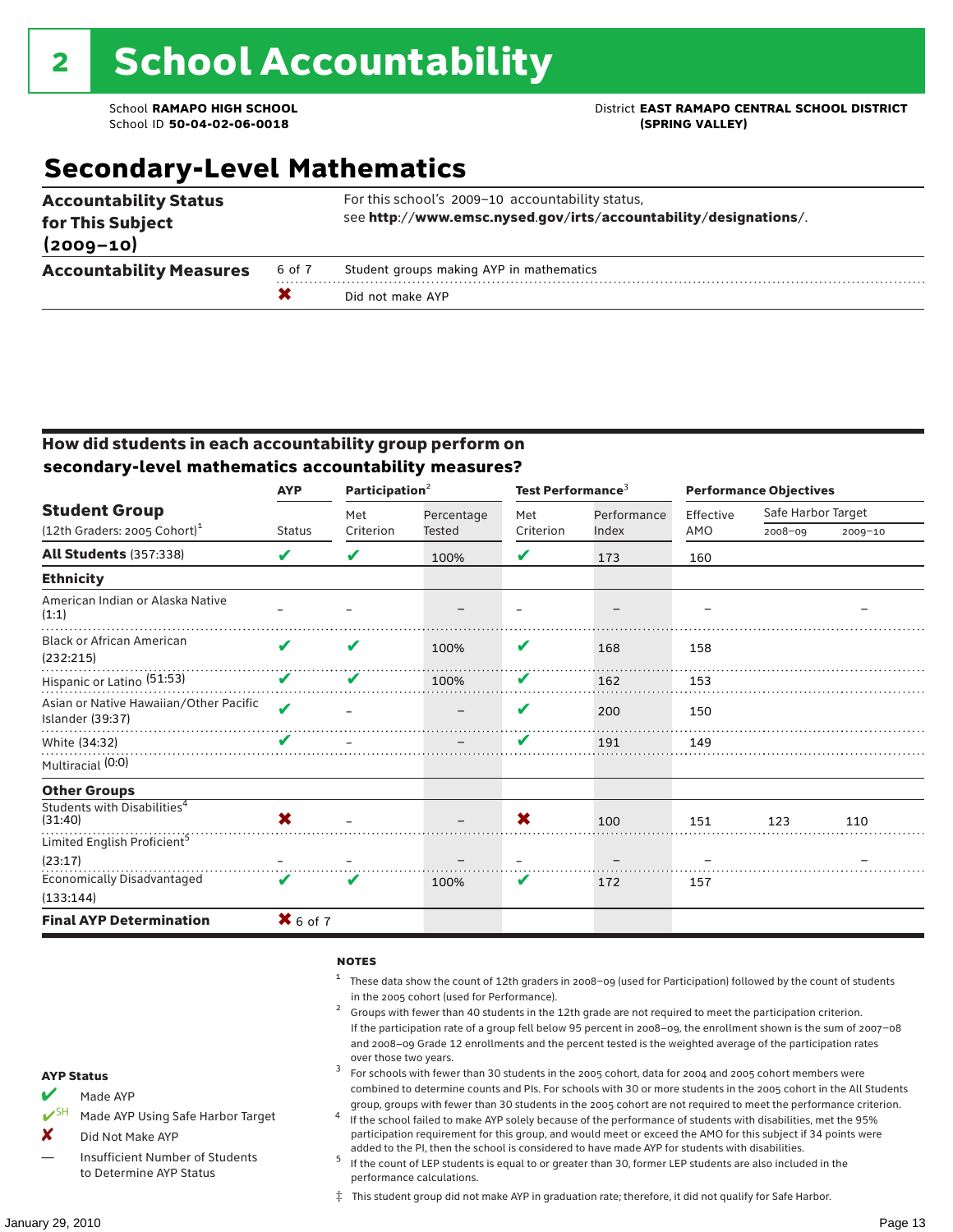# 2 School Accountability

School ID **50-04-02-06-0018 (SPRING VALLEY)**

School **RAMAPO HIGH SCHOOL** District **EAST RAMAPO CENTRAL SCHOOL DISTRICT**

## Graduation Rate

| <b>Accountability Status</b><br>for This Indicator |        | For this school's 2009-10 accountability status,<br>see http://www.emsc.nysed.gov/irts/accountability/designations/. |
|----------------------------------------------------|--------|----------------------------------------------------------------------------------------------------------------------|
| $(2009 - 10)$                                      |        |                                                                                                                      |
| <b>Accountability Measures</b>                     | 1 of 1 | Student groups making AYP in graduation rate                                                                         |
|                                                    | v      | Made AYP                                                                                                             |

#### How did students in each accountability group perform on graduation rate accountability measures?

|                                                            |               | <b>Graduation</b> |                   | <b>Objectives</b> |                 |         |  |
|------------------------------------------------------------|---------------|-------------------|-------------------|-------------------|-----------------|---------|--|
| <b>Student Group</b>                                       |               | Met               | Graduation        | State             | Progress Target |         |  |
| (Cohort Count)                                             | <b>AYP</b>    | Criterion         | Rate <sup>1</sup> | Standard          | $2008 - 09$     | 2009-10 |  |
| <b>All Students (415)</b>                                  | V             | $\mathbf v$       | 74%               | 55%               |                 |         |  |
| <b>Ethnicity</b>                                           |               |                   |                   |                   |                 |         |  |
| American Indian or<br>Alaska Native (0)                    |               |                   |                   |                   |                 |         |  |
| Black or African<br>American (253)                         |               | v                 | 73%               | 55%               |                 |         |  |
| Hispanic or<br>Latino (60)                                 |               | ✔                 | 58%               | 55%               |                 |         |  |
| Asian or Native<br>Hawaiian/Other<br>Pacific Islander (47) |               | V                 | 87%               | 55%               |                 |         |  |
| <b>White (55)</b>                                          |               | V                 | 84%               | 55%               |                 |         |  |
| Multiracial (0)                                            |               |                   |                   |                   |                 |         |  |
| <b>Other Groups</b>                                        |               |                   |                   |                   |                 |         |  |
| Students with<br>Disabilities (40)                         |               |                   | 55%               | 55%               |                 |         |  |
| Limited English<br>Proficient <sup>2</sup> (49)            |               | X                 | 41%               | 55%               | 49%             | 42%     |  |
| Economically<br>Disadvantaged (198)                        |               | V                 | 73%               | 55%               |                 |         |  |
| <b>Final AYP</b><br><b>Determination</b>                   | $\vee$ 1 of 1 |                   |                   |                   |                 |         |  |

**NOTES** 

<sup>1</sup> Percentage of the 2004 cohort that earned a local or Regents diploma by August 31, 2008.<br><sup>2</sup> If the count of LEP students is equal to or greater than 30, former LEP students are also included in the performance calculations.

### Graduation Rate Information

For a school or a district to make AYP in graduation rate, the percentage of 2004 graduation-rate total cohort members earning a local or Regents diploma by August 31, 2008 for the "All Students" group must equal or exceed the Graduation-Rate Standard or the Graduation-Rate Progress Target for 2008–09.

The Graduation Rate Standard is the criterion value that represents a minimally satisfactory percentage of cohort members earning a local diploma. The State Graduation-Rate Standard for the 2004 cohort is 55 percent. The Commissioner may raise the Graduation-Rate Standard at his discretion in future years.

The 2008–09 Graduation-Rate Progress Target is calculated by adding one point to the percentage of the 2003 cohort earning a local or Regents diploma by August 31, 2007. The 2009–10 Graduation-Rate Progress Target is calculated by adding one point to the percentage of the 2004 cohort earning a local or Regents diploma by August 31, 2008. This target is provided for each group whose percentage earning a local or Regents diploma by August 31, 2008 is below the Graduation-Rate Standard in 2008–09 (55%). Groups with fewer than 30 cohort members are not subject to this criterion.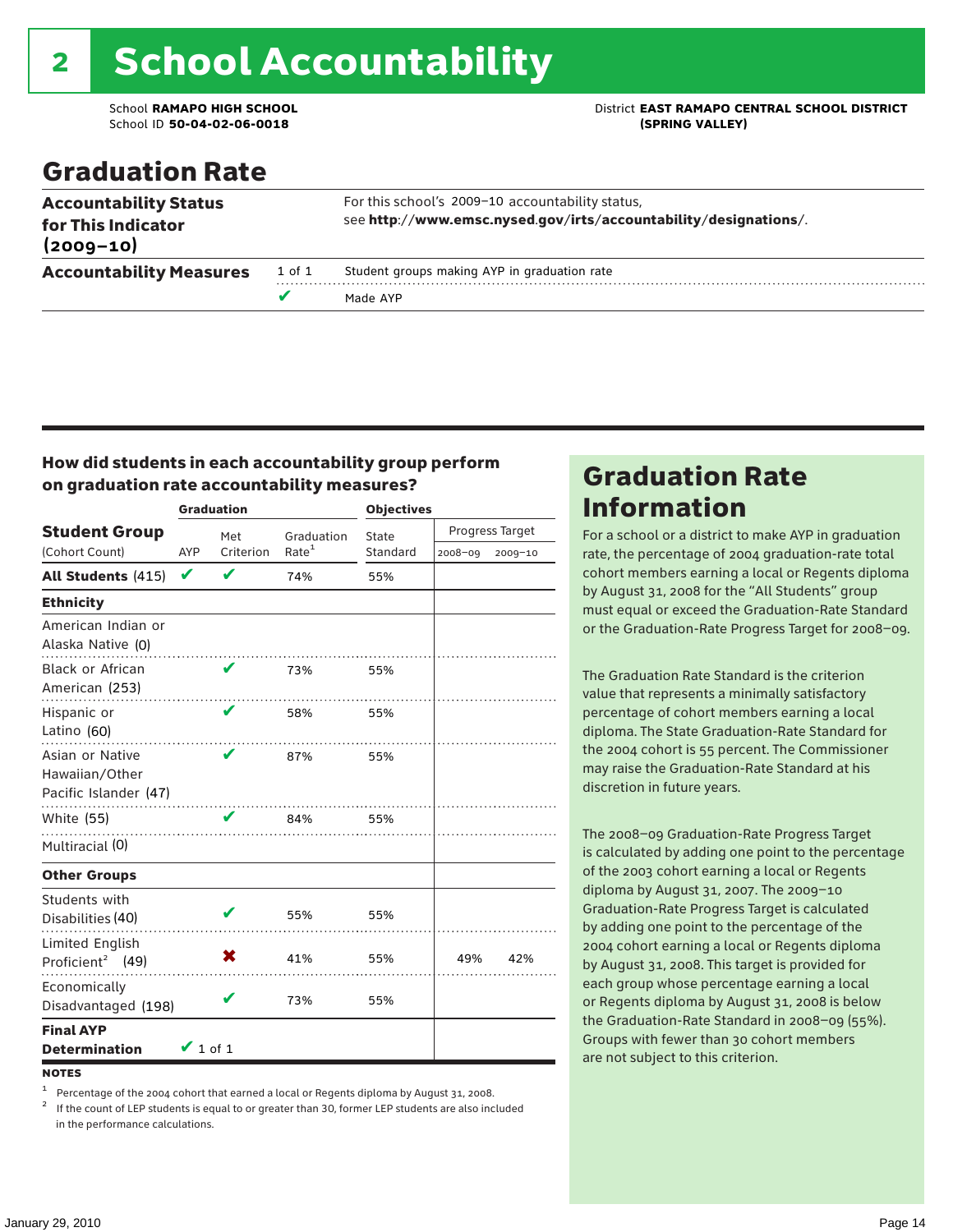### Summary of 2008–09 School Performance

Performance on the State assessments in English language arts, mathematics, and science at the elementary and middle levels is reported in terms of mean scores and the percentage of tested students scoring at or above Level 2, Level 3, and Level 4. Performance on the State assessments in ELA and mathematics at the secondary level is reported in terms of the percentage of students in a cohort scoring at these levels.

|                              | Percentage of students that<br>scored at or above Level 3 | Total<br>Tested |      |  |  |
|------------------------------|-----------------------------------------------------------|-----------------|------|--|--|
| <b>English Language Arts</b> | 0%                                                        | 50%             | 100% |  |  |
| Grade 8                      |                                                           |                 | 2    |  |  |
| <b>Mathematics</b>           |                                                           |                 |      |  |  |
| Grade 8                      | 6%                                                        |                 | 17   |  |  |
| <b>Science</b>               |                                                           |                 |      |  |  |
| Grade 8                      | 0%                                                        |                 | 18   |  |  |
|                              | Percentage of students that<br>scored at or above Level 3 |                 |      |  |  |
| <b>Secondary Level</b>       | 0%                                                        | 50%             | 100% |  |  |
| English                      | 70%                                                       |                 | 386  |  |  |
| <b>Mathematics</b>           | 72%                                                       |                 | 386  |  |  |

School **RAMAPO HIGH SCHOOL** District **EAST RAMAPO CENTRAL SCHOOL DISTRICT**

#### About the Performance Level Descriptors

#### Level 1: Not Meeting Learning Standards.

Student performance does not demonstrate an understanding of the content expected in the subject and grade level.

#### Level 2: Partially Meeting Learning Standards.

Student performance demonstrates a partial understanding of the content expected in the subject and grade level.

#### Level 3: Meeting Learning Standards.

Student performance demonstrates an understanding of the content expected in the subject and grade level.

#### Level 4: Meeting Learning Standards with Distinction.

Student performance demonstrates a thorough understanding of the content expected in the subject and grade level.

#### How are Need/Resource Capacity (N/RC) categories determined?

Districts are divided into high, average, and low need categories based on their ability to meet the special needs of their students with local resources. Districts in the high need category are subdivided into four categories based on enrollment size and, in some cases, number of students per square mile. More information about the categories can be found in the *Report to the Governor and the Legislature on the Educational Status of the State's Schools* at www.emsc.nysed.gov/irts.

#### What are Similar Schools?

In this section, this school's performance is compared with that of similar schools.

Within each N/RC category, the Department identifies Similar Schools: schools that serve similar students and have similar resources. Each school report card compares the school's performance with that of similar schools. The following factors are considered in grouping schools: a) the grade level served by the school and b) rates of student poverty and limited English proficiency. Student poverty levels are indicated by determining the percentage of children in each school who participate in the free-lunch program. By combining these factors, a measure of student need is created and used to place schools into relatively low (lowest quartile), relatively high (highest quartile), and typical (mid-range) groups.

#### This School's Similar Schools Group: **45**

All schools in this group are secondary level schools in urban or suburban school districts with high student needs in relation to district resources.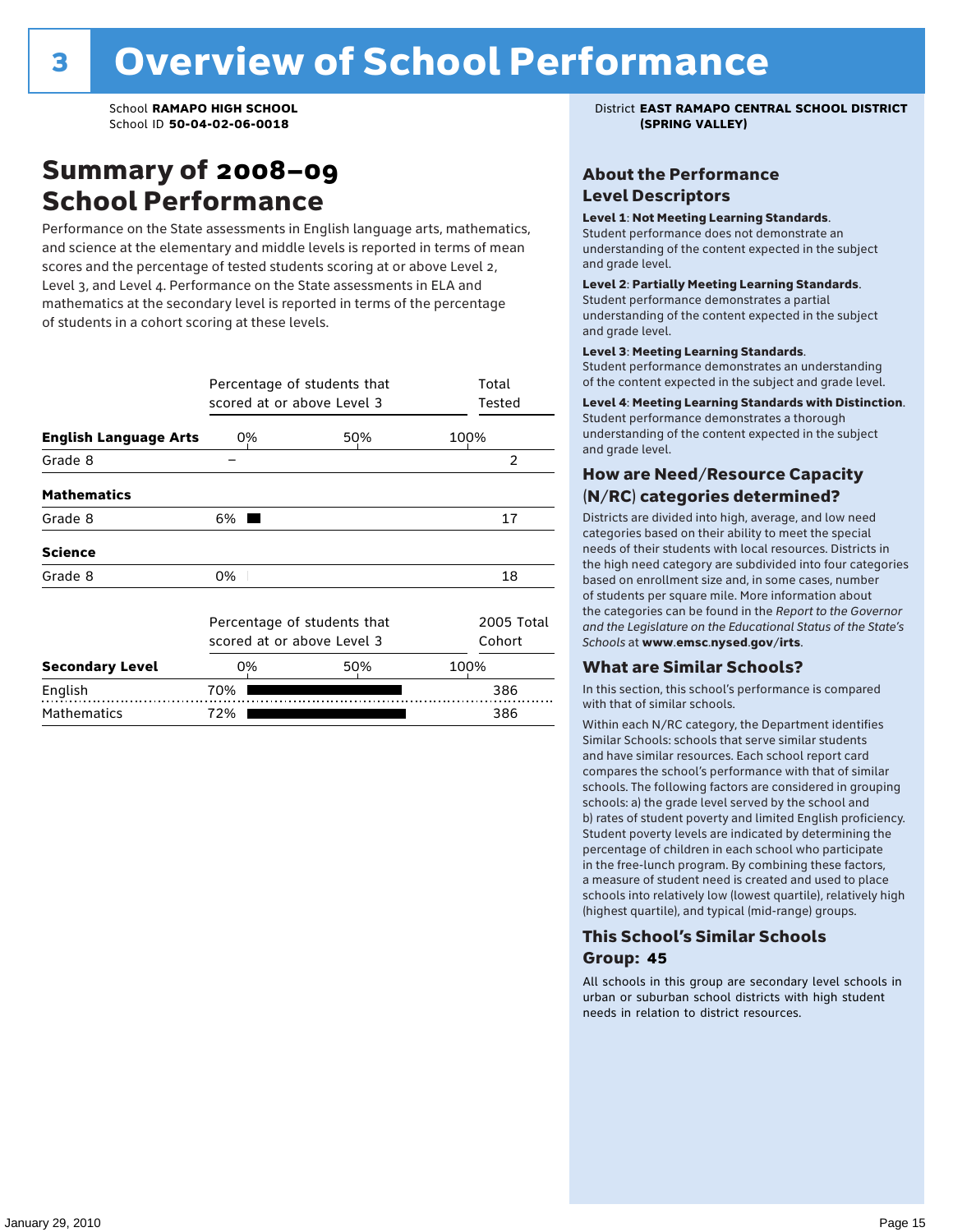School **RAMAPO HIGH SCHOOL** District **EAST RAMAPO CENTRAL SCHOOL DISTRICT**

## **This School's Results in Grade 7 English Language Arts**

|                                   | <b>This School</b> |                                 |                                 |         | <b>Similar Schools</b>          |         |   |  |
|-----------------------------------|--------------------|---------------------------------|---------------------------------|---------|---------------------------------|---------|---|--|
|                                   |                    | Percentage scoring at level(s): |                                 |         | Percentage scoring at level(s): |         |   |  |
|                                   | $2 - 4$            | $3 - 4$                         | 4                               | $2 - 4$ | $3 - 4$                         | 4       |   |  |
|                                   | Range:             |                                 |                                 |         |                                 |         |   |  |
|                                   | 100%               |                                 |                                 |         |                                 |         |   |  |
|                                   |                    |                                 |                                 |         |                                 |         |   |  |
|                                   |                    |                                 |                                 |         |                                 |         |   |  |
|                                   |                    |                                 |                                 |         |                                 |         |   |  |
| 2008-09                           |                    |                                 |                                 |         |                                 |         |   |  |
| $2007 - 08$                       |                    |                                 |                                 |         |                                 |         |   |  |
| Number of Tested Students:        |                    |                                 |                                 |         |                                 |         |   |  |
|                                   |                    |                                 |                                 |         |                                 |         |   |  |
| <b>Results by</b>                 |                    | 2008-09 School Year             |                                 |         | 2007-08 School Year             |         |   |  |
|                                   | Total              |                                 | Percentage scoring at level(s): | Total   | Percentage scoring at level(s): |         |   |  |
| <b>Student Group</b>              | Tested             | $2 - 4$                         | $3 - 4$<br>4                    | Tested  | $2 - 4$                         | $3 - 4$ | 4 |  |
| <b>All Students</b>               |                    |                                 |                                 |         |                                 |         |   |  |
| Female                            |                    |                                 |                                 |         |                                 |         |   |  |
| Male                              |                    |                                 |                                 |         |                                 |         |   |  |
| American Indian or Alaska Native  |                    |                                 |                                 |         |                                 |         |   |  |
| Black or African American         |                    |                                 |                                 |         |                                 |         |   |  |
| Hispanic or Latino                |                    |                                 |                                 |         |                                 |         |   |  |
| Asian or Native Hawaiian/Other    |                    |                                 |                                 |         |                                 |         |   |  |
| Pacific Islander                  |                    |                                 |                                 |         |                                 |         |   |  |
| White                             |                    |                                 |                                 |         |                                 |         |   |  |
| Multiracial                       |                    |                                 |                                 |         |                                 |         |   |  |
| Small Group Totals                |                    |                                 |                                 |         |                                 |         |   |  |
| <b>General-Education Students</b> |                    |                                 |                                 |         |                                 |         |   |  |
| <b>Students with Disabilities</b> |                    |                                 |                                 |         |                                 |         |   |  |
| English Proficient                |                    |                                 |                                 |         |                                 |         |   |  |
| Limited English Proficient        |                    |                                 |                                 |         |                                 |         |   |  |
| Economically Disadvantaged        |                    |                                 |                                 |         |                                 |         |   |  |
| Not Disadvantaged                 |                    |                                 |                                 |         |                                 |         |   |  |
| Migrant                           |                    |                                 |                                 |         |                                 |         |   |  |
| Not Migrant                       |                    |                                 |                                 |         |                                 |         |   |  |
| NATES                             |                    |                                 |                                 |         |                                 |         |   |  |

NOTES<br>The – symbol indicates that data for a group of students have been suppressed. If a group has fewer than five students,<br>data for that group and the next smallest group(s) are suppressed to protect the privacy of indi

| <b>Other</b>                                                                                         | 2008-09 School Year |         |                             |     | 2007-08 School Year |                             |         |     |
|------------------------------------------------------------------------------------------------------|---------------------|---------|-----------------------------|-----|---------------------|-----------------------------|---------|-----|
| <b>Assessments</b><br>New York State Alternate Assessment<br>(NYSAA): Grade 7 Equivalent             | Total               |         | Number scoring at level(s): |     | Total               | Number scoring at level(s): |         |     |
|                                                                                                      | Tested              | $2 - 4$ | $3 - 4$                     | 4   | Tested              | $2 - 4$                     | $3 - 4$ | 4   |
|                                                                                                      |                     |         |                             |     |                     |                             |         |     |
| New York State English as a Second<br>Language Achievement Test (NYSESLAT) <sup>+</sup> :<br>Grade 7 |                     | N/A     | N/A                         | N/A | 0                   | N/A                         | N/A     | N/A |

† These counts represent recently arrived LEP students who used the NYSESLAT to fulfill the English language arts participation requirement.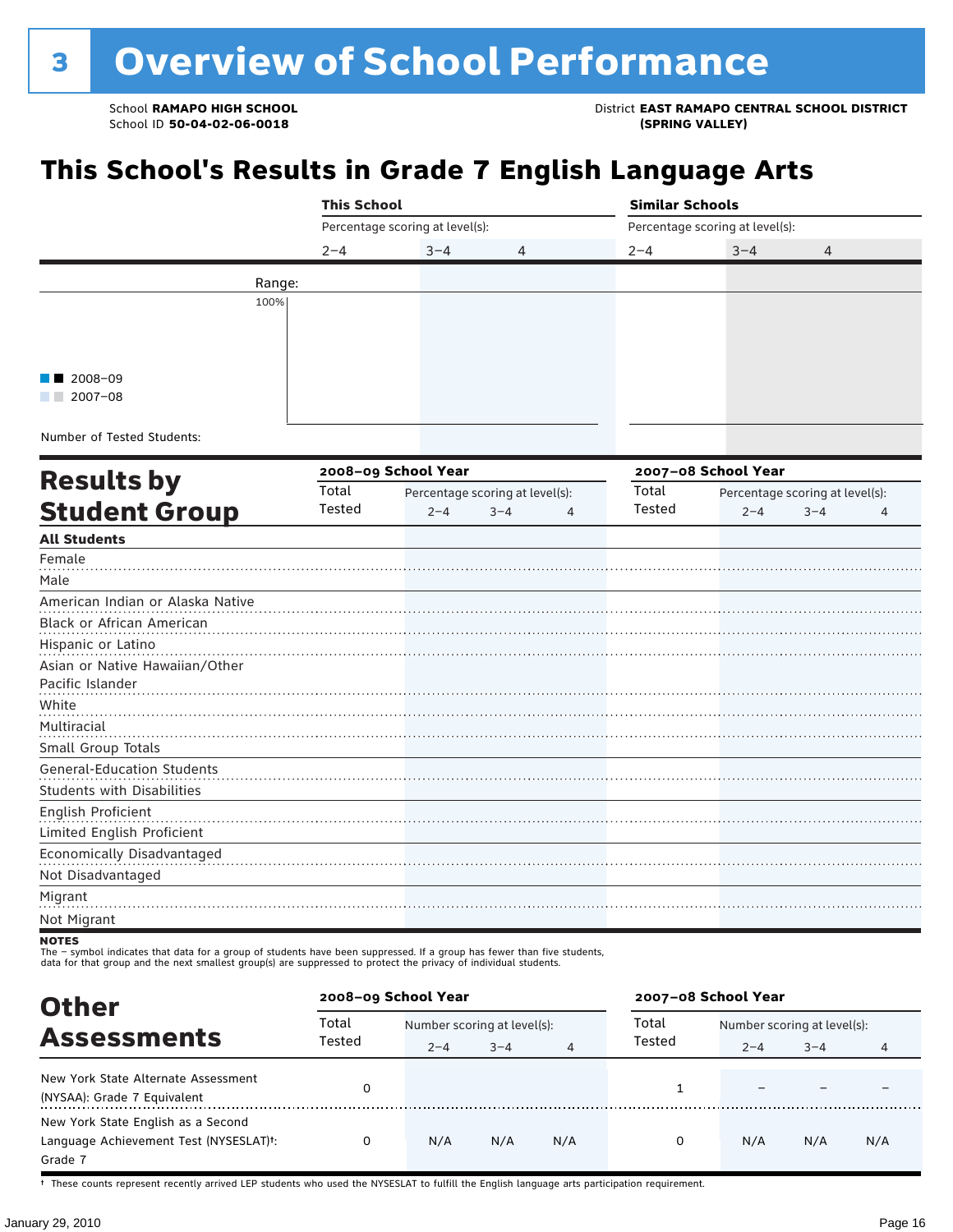School **RAMAPO HIGH SCHOOL**<br>School ID 50-04-02-06-0018<br>GPRING VALLEY)

## **This School's Results in Grade 7 Mathematics**

|                                   | <b>This School</b> |                                 |                                 | <b>Similar Schools</b> |                                 |                                 |   |
|-----------------------------------|--------------------|---------------------------------|---------------------------------|------------------------|---------------------------------|---------------------------------|---|
|                                   |                    | Percentage scoring at level(s): |                                 |                        | Percentage scoring at level(s): |                                 |   |
|                                   | $2 - 4$            | $3 - 4$                         | 4                               | $2 - 4$                | $3 - 4$                         | 4                               |   |
|                                   | Range:             |                                 |                                 |                        |                                 |                                 |   |
|                                   | 100%               |                                 |                                 |                        |                                 |                                 |   |
|                                   |                    |                                 |                                 |                        |                                 |                                 |   |
|                                   |                    |                                 |                                 |                        |                                 |                                 |   |
|                                   |                    |                                 |                                 |                        |                                 |                                 |   |
| $2008 - 09$                       |                    |                                 |                                 |                        |                                 |                                 |   |
| $2007 - 08$                       |                    |                                 |                                 |                        |                                 |                                 |   |
| Number of Tested Students:        |                    |                                 |                                 |                        |                                 |                                 |   |
|                                   |                    |                                 |                                 |                        |                                 |                                 |   |
| <b>Results by</b>                 |                    | 2008-09 School Year             |                                 |                        | 2007-08 School Year             |                                 |   |
|                                   | Total<br>Tested    |                                 | Percentage scoring at level(s): | Total<br>Tested        |                                 | Percentage scoring at level(s): |   |
| <b>Student Group</b>              |                    | $2 - 4$                         | $3 - 4$<br>4                    |                        | $2 - 4$                         | $3 - 4$                         | 4 |
| <b>All Students</b>               |                    |                                 |                                 |                        |                                 |                                 |   |
| Female                            |                    |                                 |                                 |                        |                                 |                                 |   |
| Male                              |                    |                                 |                                 |                        |                                 |                                 |   |
| American Indian or Alaska Native  |                    |                                 |                                 |                        |                                 |                                 |   |
| Black or African American         |                    |                                 |                                 |                        |                                 |                                 |   |
| Hispanic or Latino                |                    |                                 |                                 |                        |                                 |                                 |   |
| Asian or Native Hawaiian/Other    |                    |                                 |                                 |                        |                                 |                                 |   |
| Pacific Islander                  |                    |                                 |                                 |                        |                                 |                                 |   |
| White                             |                    |                                 |                                 |                        |                                 |                                 |   |
| Multiracial                       |                    |                                 |                                 |                        |                                 |                                 |   |
| Small Group Totals                |                    |                                 |                                 |                        |                                 |                                 |   |
| General-Education Students        |                    |                                 |                                 |                        |                                 |                                 |   |
| <b>Students with Disabilities</b> |                    |                                 |                                 |                        |                                 |                                 |   |
| English Proficient                |                    |                                 |                                 |                        |                                 |                                 |   |
| Limited English Proficient        |                    |                                 |                                 |                        |                                 |                                 |   |
| Economically Disadvantaged        |                    |                                 |                                 |                        |                                 |                                 |   |
| Not Disadvantaged                 |                    |                                 |                                 |                        |                                 |                                 |   |
| Migrant                           |                    |                                 |                                 |                        |                                 |                                 |   |
| Not Migrant                       |                    |                                 |                                 |                        |                                 |                                 |   |

The – symbol indicates that data for a group of students have been suppressed. If a group has fewer than five students,<br>data for that group and the next smallest group(s) are suppressed to protect the privacy of individual

| <b>Other</b>                                                       | 2008-09 School Year |                             |         | 2007-08 School Year |                             |         |  |
|--------------------------------------------------------------------|---------------------|-----------------------------|---------|---------------------|-----------------------------|---------|--|
|                                                                    | Total               | Number scoring at level(s): |         | Total               | Number scoring at level(s): |         |  |
| <b>Assessments</b>                                                 | Tested              | $2 - 4$                     | $3 - 4$ | Tested              | $2 - 4$                     | $3 - 4$ |  |
| New York State Alternate Assessment<br>(NYSAA): Grade 7 Equivalent |                     |                             |         |                     |                             |         |  |

**NOTES**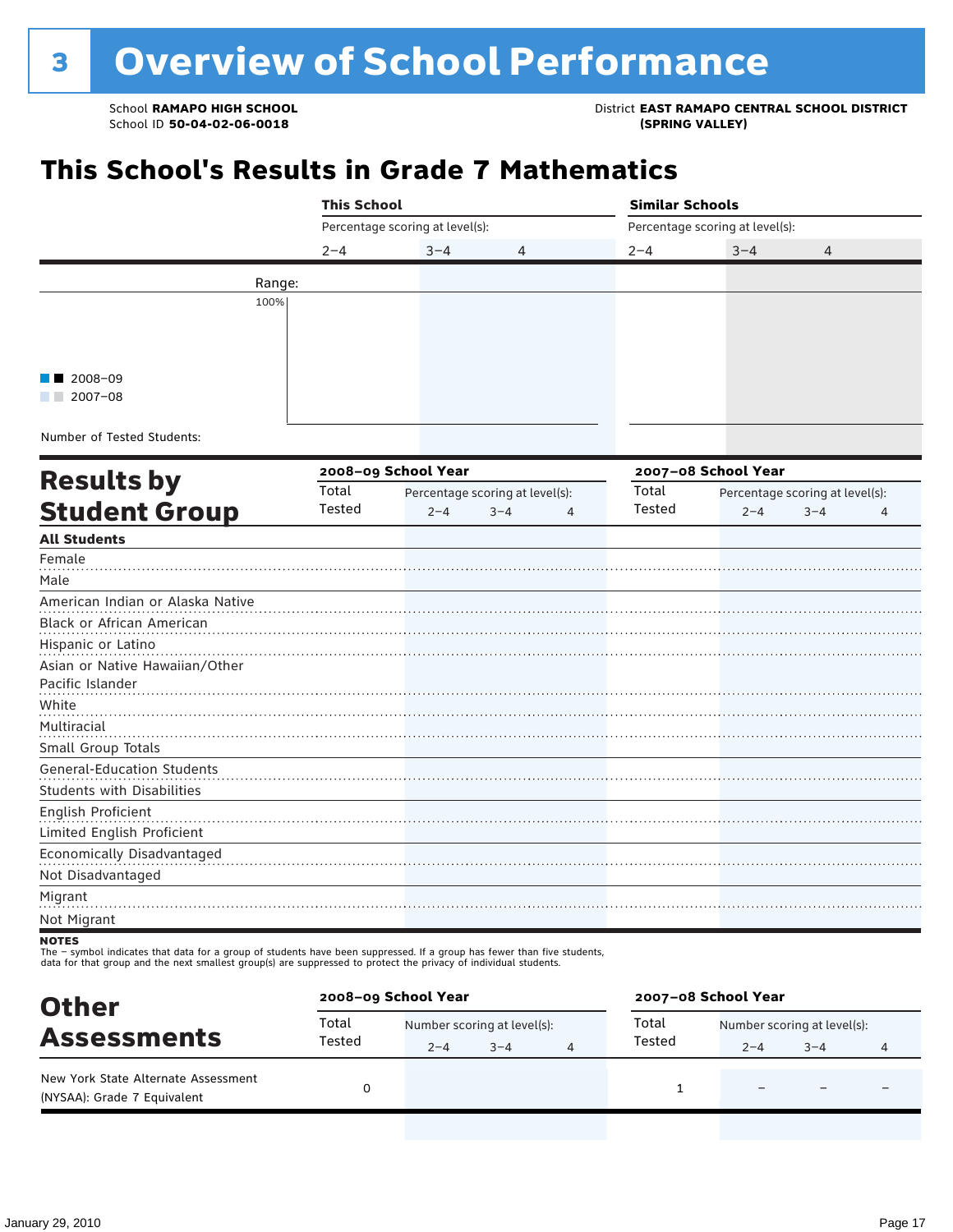## **This School's Results in Grade 8 English Language Arts**

|                           |        | <b>This School</b>              |              |         | <b>Similar Schools</b> |                                 |   |  |
|---------------------------|--------|---------------------------------|--------------|---------|------------------------|---------------------------------|---|--|
|                           |        | Percentage scoring at level(s): |              |         |                        | Percentage scoring at level(s): |   |  |
|                           |        | $2 - 4$                         | $3 - 4$<br>4 |         | $2 - 4$                | $3 - 4$                         | 4 |  |
| 2009 Mean Score: $-$      | Range: | 602-790                         | 650-790      | 715-790 |                        |                                 |   |  |
|                           | 100%   |                                 |              |         |                        |                                 |   |  |
|                           |        |                                 |              |         |                        |                                 |   |  |
|                           |        |                                 |              |         |                        |                                 |   |  |
| $\blacksquare$ 2008-09    |        |                                 |              |         |                        |                                 |   |  |
| 2007-08<br>a sa sa        |        |                                 |              |         |                        |                                 |   |  |
| Number of Tostad Ctudents |        |                                 |              |         |                        |                                 |   |  |

Number of Tested Students:

|                                   |                | 2008-09 School Year |                                 |   | 2007-08 School Year |         |                                 |   |
|-----------------------------------|----------------|---------------------|---------------------------------|---|---------------------|---------|---------------------------------|---|
| <b>Results by</b>                 | Total          |                     | Percentage scoring at level(s): |   | Total               |         | Percentage scoring at level(s): |   |
| <b>Student Group</b>              | Tested         | $2 - 4$             | $3 - 4$                         | 4 | Tested              | $2 - 4$ | $3 - 4$                         | 4 |
| <b>All Students</b>               | $\mathbf{2}$   |                     |                                 |   | 3                   |         |                                 |   |
| Female                            |                |                     |                                 |   |                     |         |                                 |   |
| Male                              | $\mathcal{P}$  |                     |                                 |   | 2                   |         |                                 |   |
| American Indian or Alaska Native  |                |                     |                                 |   |                     |         |                                 |   |
| <b>Black or African American</b>  |                |                     |                                 |   |                     |         |                                 |   |
| Hispanic or Latino                | 2              |                     |                                 |   | 3                   |         |                                 |   |
| Asian or Native Hawaiian/Other    |                |                     |                                 |   |                     |         |                                 |   |
| Pacific Islander                  |                |                     |                                 |   |                     |         |                                 |   |
| White                             |                |                     |                                 |   |                     |         |                                 |   |
| Multiracial                       |                |                     |                                 |   |                     |         |                                 |   |
| Small Group Totals                | 2              |                     |                                 |   | 3                   |         |                                 |   |
| General-Education Students        | $\overline{2}$ |                     |                                 |   | 3                   |         |                                 |   |
| <b>Students with Disabilities</b> |                |                     |                                 |   |                     |         |                                 |   |
| English Proficient                |                |                     |                                 |   |                     |         |                                 |   |
| Limited English Proficient        | 2              |                     |                                 |   | 3                   |         |                                 |   |
| Economically Disadvantaged        | $\overline{2}$ |                     |                                 |   | $\mathfrak{p}$      |         |                                 |   |
| Not Disadvantaged                 |                |                     |                                 |   | 1                   |         |                                 |   |
| Migrant                           |                |                     |                                 |   |                     |         |                                 |   |
| Not Migrant                       | 2              |                     |                                 |   | 3                   |         |                                 |   |

**NOTES** 

The – symbol indicates that data for a group of students have been suppressed. If a group has fewer than five students,<br>data for that group and the next smallest group(s) are suppressed to protect the privacy of individual

| <b>Other</b>                                                                                         |        | 2008-09 School Year         |         |     | 2007-08 School Year |                             |         |     |
|------------------------------------------------------------------------------------------------------|--------|-----------------------------|---------|-----|---------------------|-----------------------------|---------|-----|
|                                                                                                      | Total  | Number scoring at level(s): |         |     | Total               | Number scoring at level(s): |         |     |
| <b>Assessments</b>                                                                                   | Tested | $2 - 4$                     | $3 - 4$ | 4   | Tested              | $2 - 4$                     | $3 - 4$ | 4   |
| New York State Alternate Assessment<br>(NYSAA): Grade 8 Equivalent                                   |        | $\overline{\phantom{0}}$    |         |     | 3                   |                             |         |     |
| New York State English as a Second<br>Language Achievement Test (NYSESLAT) <sup>+</sup> :<br>Grade 8 | 26     | N/A                         | N/A     | N/A | 13                  | N/A                         | N/A     | N/A |

† These counts represent recently arrived LEP students who used the NYSESLAT to fulfill the English language arts participation requirement.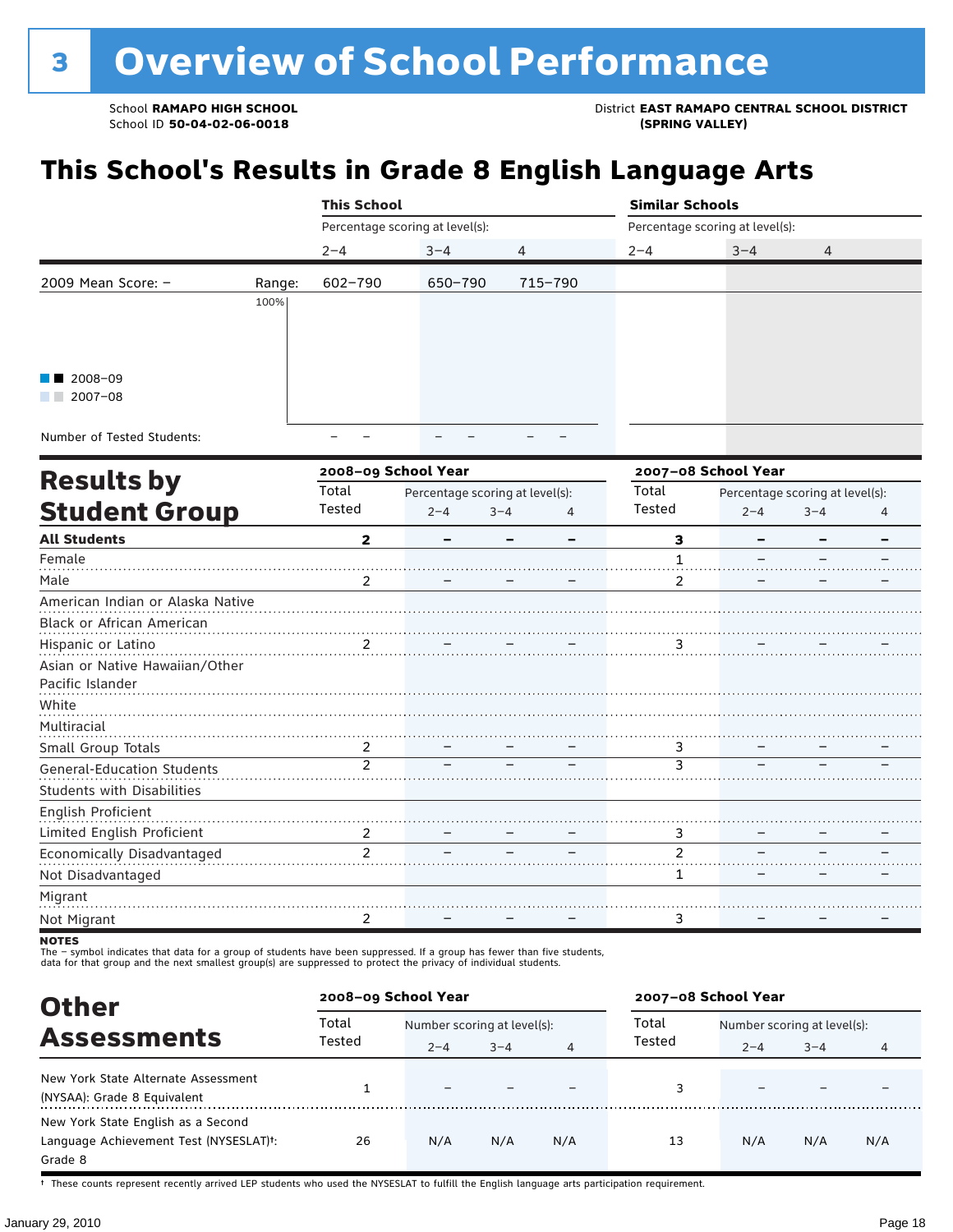## **This School's Results in Grade 8 Mathematics**

|                                   |        | <b>This School</b>             |                                 |             |                | <b>Similar Schools</b>          |                                 |         |                |
|-----------------------------------|--------|--------------------------------|---------------------------------|-------------|----------------|---------------------------------|---------------------------------|---------|----------------|
|                                   |        |                                | Percentage scoring at level(s): |             |                | Percentage scoring at level(s): |                                 |         |                |
|                                   |        | $2 - 4$                        | $3 - 4$                         | 4           |                | $2 - 4$                         | $3 - 4$                         | 4       |                |
| 2009 Mean Score: 604              | Range: | 616-775                        | 650-775                         |             | $701 - 775$    |                                 |                                 |         |                |
| 2008 Mean Score: 574              | 100%   |                                |                                 |             |                |                                 |                                 |         |                |
|                                   |        |                                |                                 |             |                | 74%                             |                                 |         |                |
| $2008 - 09$                       |        | 41%                            |                                 |             |                | 40%                             |                                 |         |                |
| $2007 - 08$                       |        | 8%                             | 6%<br>0%                        | 0%          | 0%             |                                 | 19%<br>0%                       | 0%      | 0%             |
| Number of Tested Students:        |        | $\overline{7}$<br>$\mathbf{1}$ | $\mathbf 0$<br>$\mathbf{1}$     | $\mathbf 0$ | $\mathbf 0$    |                                 |                                 |         |                |
|                                   |        | 2008-09 School Year            |                                 |             |                |                                 | 2007-08 School Year             |         |                |
| <b>Results by</b>                 |        | Total                          | Percentage scoring at level(s): |             |                | Total                           | Percentage scoring at level(s): |         |                |
| <b>Student Group</b>              |        | Tested                         | $2 - 4$                         | $3 - 4$     | $\overline{4}$ | Tested                          | $2 - 4$                         | $3 - 4$ | $\overline{4}$ |
| <b>All Students</b>               |        | 17                             | 41%                             | 6%          | 0%             | 13                              | 8%                              | 0%      | 0%             |
| Female                            |        | 4                              |                                 |             |                | 6                               | 0%                              | 0%      | 0%             |
| Male                              |        | 13                             |                                 |             |                | 7                               | 14%                             | 0%      | 0%             |
| American Indian or Alaska Native  |        |                                |                                 |             |                |                                 |                                 |         |                |
| Black or African American         |        | $\frac{4}{\cdot \cdot \cdot}$  |                                 |             |                | 4                               |                                 |         |                |
| Hispanic or Latino                |        | 13                             |                                 |             |                | 9                               |                                 |         |                |
| Asian or Native Hawaiian/Other    |        |                                |                                 |             |                |                                 |                                 |         |                |
| Pacific Islander                  |        |                                |                                 |             |                |                                 |                                 |         |                |
| White                             |        |                                |                                 |             |                |                                 |                                 |         |                |
| Multiracial                       |        |                                |                                 |             |                |                                 |                                 |         |                |
| Small Group Totals                |        | 17                             | 41%                             | 6%          | 0%             | 13                              | 8%                              | 0%      | 0%             |
| <b>General-Education Students</b> |        | 17                             | 41%                             | 6%          | 0%             | 13                              | 8%                              | 0%      | 0%             |
| <b>Students with Disabilities</b> |        |                                |                                 |             |                |                                 |                                 |         |                |
| English Proficient                |        |                                |                                 |             |                |                                 |                                 |         |                |
| Limited English Proficient        |        | 17                             | 41%                             | 6%          | 0%             | 13                              | 8%                              | 0%      | 0%             |
| Economically Disadvantaged        |        | 13                             |                                 |             |                | 10                              |                                 |         |                |
| Not Disadvantaged                 |        | 4                              |                                 |             |                | 3                               |                                 |         |                |
| Migrant                           |        |                                |                                 |             |                |                                 |                                 |         |                |
| Not Migrant                       |        | 17                             | 41%                             | 6%          | 0%             | 13                              | 8%                              | 0%      | 0%             |

**NOTES** 

The – symbol indicates that data for a group of students have been suppressed. If a group has fewer than five students,<br>data for that group and the next smallest group(s) are suppressed to protect the privacy of individual

| <b>Other</b>                                                       | 2008-09 School Year |                             |         |   | 2007-08 School Year |                             |                          |   |  |
|--------------------------------------------------------------------|---------------------|-----------------------------|---------|---|---------------------|-----------------------------|--------------------------|---|--|
| <b>Assessments</b>                                                 | Total               | Number scoring at level(s): |         |   | Total               | Number scoring at level(s): |                          |   |  |
|                                                                    | Tested              | $2 - 4$                     | $3 - 4$ |   | Tested              | $3 - 4$<br>$2 - 4$          |                          | 4 |  |
| New York State Alternate Assessment<br>(NYSAA): Grade 8 Equivalent |                     |                             |         | - |                     |                             | $\overline{\phantom{0}}$ |   |  |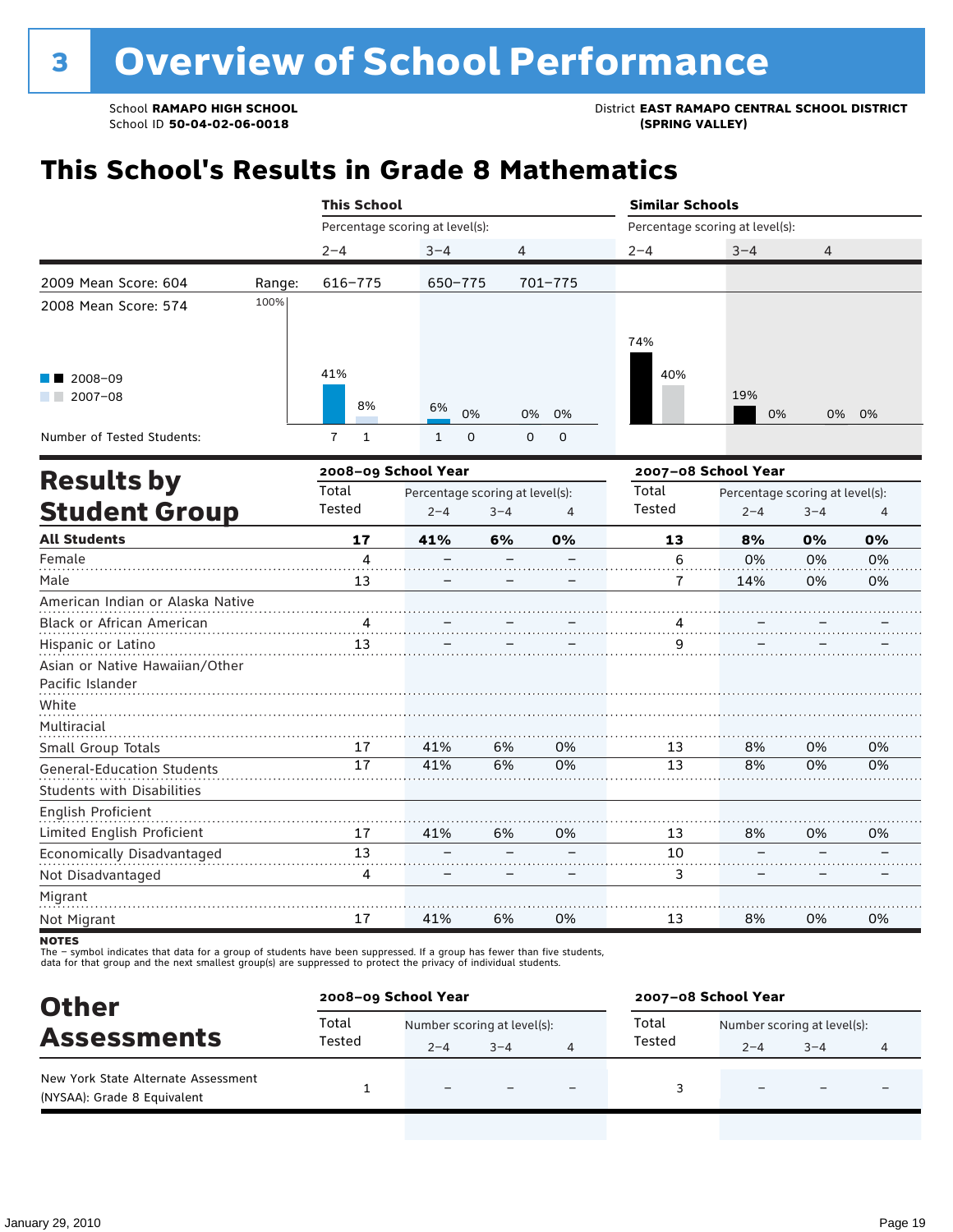## **This School's Results in Grade 8 Science**

|                                                    | <b>This School</b>              |                                            |         |                | <b>Similar Schools</b>          |                                            |         |    |
|----------------------------------------------------|---------------------------------|--------------------------------------------|---------|----------------|---------------------------------|--------------------------------------------|---------|----|
|                                                    | Percentage scoring at level(s): |                                            |         |                | Percentage scoring at level(s): |                                            |         |    |
|                                                    | $2 - 4$                         | $3 - 4$                                    | 4       |                | $2 - 4$                         | $3 - 4$                                    | 4       |    |
|                                                    |                                 |                                            |         |                |                                 |                                            |         |    |
| 100%                                               |                                 |                                            |         |                |                                 |                                            |         |    |
| $2008 - 09$<br>$2007 - 08$                         | 33%<br>10%                      | 0%<br>0%                                   | 0%      | 0%             | 56%                             | 13%                                        | 0%      |    |
| Number of Tested Students:                         | 6<br>$\mathbf{1}$               | 0                                          | 0<br>0  | $\mathbf 0$    |                                 |                                            |         |    |
| <b>Results by</b>                                  | 2008-09 School Year             |                                            |         |                |                                 | 2007-08 School Year                        |         |    |
| <b>Student Group</b>                               | Total<br>Tested                 | Percentage scoring at level(s):<br>$2 - 4$ | $3 - 4$ | $\overline{4}$ | Total<br>Tested                 | Percentage scoring at level(s):<br>$2 - 4$ | $3 - 4$ | 4  |
| <b>All Students</b>                                | 18                              | 33%                                        | 0%      | 0%             | 10                              | 10%                                        | 0%      | 0% |
| Female                                             | 6                               | 50%                                        | 0%      | 0%             | 4                               |                                            |         |    |
| Male                                               | 12                              | 25%                                        | 0%      | 0%             | 6                               |                                            |         |    |
| American Indian or Alaska Native                   |                                 |                                            |         |                |                                 |                                            |         |    |
| Black or African American                          | 4                               |                                            |         |                | 6                               |                                            |         |    |
| Hispanic or Latino                                 | 14                              |                                            |         |                | 4                               |                                            |         |    |
| Asian or Native Hawaiian/Other<br>Pacific Islander |                                 |                                            |         |                |                                 |                                            |         |    |
| White                                              |                                 |                                            |         |                |                                 |                                            |         |    |
| Multiracial                                        |                                 |                                            |         |                |                                 |                                            |         |    |
| Small Group Totals                                 | 18                              | 33%                                        | 0%      | 0%             | 10                              | 10%                                        | 0%      | 0% |
| <b>General-Education Students</b>                  | 18                              | 33%                                        | 0%      | 0%             | 10                              | 10%                                        | 0%      | 0% |
| <b>Students with Disabilities</b>                  |                                 |                                            |         |                |                                 |                                            |         |    |
| English Proficient                                 |                                 |                                            |         |                |                                 |                                            |         |    |
| Limited English Proficient                         | 18                              | 33%                                        | 0%      | 0%             | 10                              | 10%                                        | 0%      | 0% |
| Economically Disadvantaged                         | 14                              |                                            |         |                | 6                               |                                            |         |    |
| Not Disadvantaged                                  | 4                               |                                            |         |                | 4                               |                                            |         |    |
| Migrant                                            |                                 |                                            |         |                |                                 |                                            |         |    |
| Not Migrant                                        | 18                              | 33%                                        | 0%      | 0%             | 10                              | 10%                                        | 0%      | 0% |

**NOTES** 

The – symbol indicates that data for a group of students have been suppressed. If a group has fewer than five students,<br>data for that group and the next smallest group(s) are suppressed to protect the privacy of individual

| <b>Other</b>                                                       | 2008-09 School Year |                             |         |                | 2007-08 School Year |         |                             |   |
|--------------------------------------------------------------------|---------------------|-----------------------------|---------|----------------|---------------------|---------|-----------------------------|---|
| <b>Assessments</b>                                                 | Total               | Number scoring at level(s): |         |                | Total               |         | Number scoring at level(s): |   |
|                                                                    | Tested              | $2 - 4$                     | $3 - 4$ | $\overline{4}$ | Tested              | $2 - 4$ | $3 - 4$                     | 4 |
| New York State Alternate Assessment<br>(NYSAA): Grade 8 Equivalent |                     |                             |         |                |                     |         |                             |   |
| Regents Science                                                    |                     |                             |         |                |                     |         |                             |   |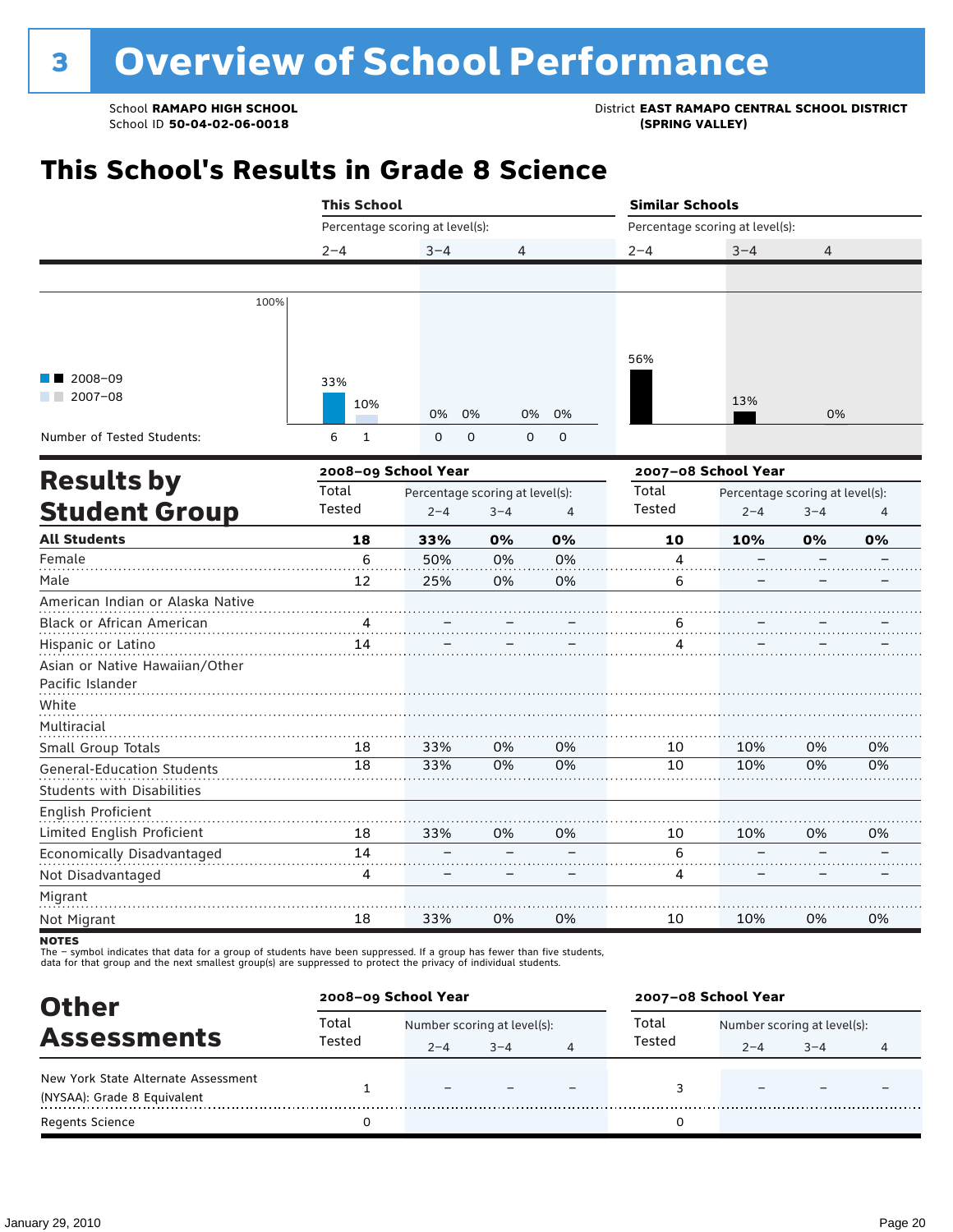# **3 Overview of School Performance**

School ID **50-04-02-06-0018 (SPRING VALLEY)**

School **RAMAPO HIGH SCHOOL** District **EAST RAMAPO CENTRAL SCHOOL DISTRICT**

## **This School's Total Cohort\* Results in Secondary-Level English after Four Years of Instruction**

|                                     | <b>This School</b>              |         |                | <b>Similar Schools</b>          |         |                |  |
|-------------------------------------|---------------------------------|---------|----------------|---------------------------------|---------|----------------|--|
|                                     | Percentage scoring at level(s): |         |                | Percentage scoring at level(s): |         |                |  |
|                                     | $2 - 4$                         | $3 - 4$ | $\overline{4}$ | $2 - 4$                         | $3 - 4$ | $\overline{4}$ |  |
| <b>1</b> 2005 Cohort<br>2004 Cohort | 100%<br>78% 81%                 | 70% 72% | 33%<br>24%     | 75% 77%                         | 69% 71% | 19% 16%        |  |

| <b>Results by</b>                                  | 2005 Cohort |         |                                 |     | 2004 Cohort** |         |                                 |     |
|----------------------------------------------------|-------------|---------|---------------------------------|-----|---------------|---------|---------------------------------|-----|
|                                                    | Number      |         | Percentage scoring at level(s): |     | Number        |         | Percentage scoring at level(s): |     |
| <b>Student Group</b>                               | of Students | $2 - 4$ | $3 - 4$                         | 4   | of Students   | $2 - 4$ | $3 - 4$                         | 4   |
| <b>All Students</b>                                | 386         | 78%     | 70%                             | 33% | 415           | 81%     | 72%                             | 24% |
| Female                                             | 172         | 83%     | 74%                             | 41% | 201           | 83%     | 74%                             | 28% |
| Male                                               | 214         | 74%     | 67%                             | 28% | 214           | 80%     | 70%                             | 21% |
| American Indian or Alaska Native                   | 1           |         |                                 |     |               |         |                                 |     |
| Black or African American                          | 235         | 80%     | 71%                             | 27% | 253           | 84%     | 71%                             | 17% |
| Hispanic or Latino                                 | 76          | 61%     | 55%                             | 22% | 60            | 65%     | 60%                             | 17% |
| Asian or Native Hawaiian/Other<br>Pacific Islander | 38          | 100%    | 97%                             | 89% | 47            | 87%     | 83%                             | 51% |
| White                                              | 36          |         |                                 |     | 55            | 84%     | 78%                             | 44% |
| Multiracial                                        |             |         |                                 |     |               |         |                                 |     |
| Small Group Totals                                 | 37          | 78%     | 73%                             | 38% |               |         |                                 |     |
| <b>General-Education Students</b>                  | 342         | 82%     | 76%                             | 38% | 375           | 84%     | 77%                             | 27% |
| <b>Students with Disabilities</b>                  | 44          | 43%     | 27%                             | 0%  | 40            | 55%     | 20%                             | 0%  |
| English Proficient                                 | 346         | 82%     | 75%                             | 37% | 374           | 84%     | 77%                             | 27% |
| Limited English Proficient                         | 40          | 38%     | 28%                             | 3%  | 41            | 54%     | 27%                             | 0%  |
| Economically Disadvantaged                         | 163         | 79%     | 68%                             | 26% | 198           | 81%     | 68%                             | 14% |
| Not Disadvantaged                                  | 223         | 77%     | 72%                             | 39% | 217           | 82%     | 75%                             | 34% |
| Migrant                                            |             |         |                                 |     |               |         |                                 |     |
| Not Migrant                                        | 386         | 78%     | 70%                             | 33% | 415           | 81%     | 72%                             | 24% |

**NOTES** 

The – symbol indicates that data for a group of students have been suppressed. If a group has fewer than five students,

data for that group and the next smallest group(s) are suppressed to protect the privacy of individual students.

| <b>Other</b>                        |                       | 2005 Cohort |                                        |  |                       | 2004 Cohort |                                        |  |  |  |
|-------------------------------------|-----------------------|-------------|----------------------------------------|--|-----------------------|-------------|----------------------------------------|--|--|--|
| <b>Assessments</b>                  | Number<br>of Students | $2 - 4$     | Number scoring at level(s):<br>$3 - 4$ |  | Number<br>of Students | $2 - 4$     | Number scoring at level(s):<br>$3 - 4$ |  |  |  |
| New York State Alternate Assessment |                       |             |                                        |  |                       |             |                                        |  |  |  |

(NYSAA): High School Equivalent \*\*\*

\* A total cohort consists of all students who first entered Grade 9 in a particular year, and all ungraded students with disabilities who reached their seventeenth birthday in that year, and were enrolled in the school/district for five months. Students are excluded from the cohort if they transferred to another school district, nonpublic school, or criminal justice facility, or left the U.S. and its territories or died before the report date. Statewide total cohort also includes students who were enrolled for fewer than five months. \*\* 2004 cohort data are those reported in the 2007-08 *Accountability and Overview Report*.

\*\*\* The majority of cohort members took an older version of the NYSAA, developed before 2007.